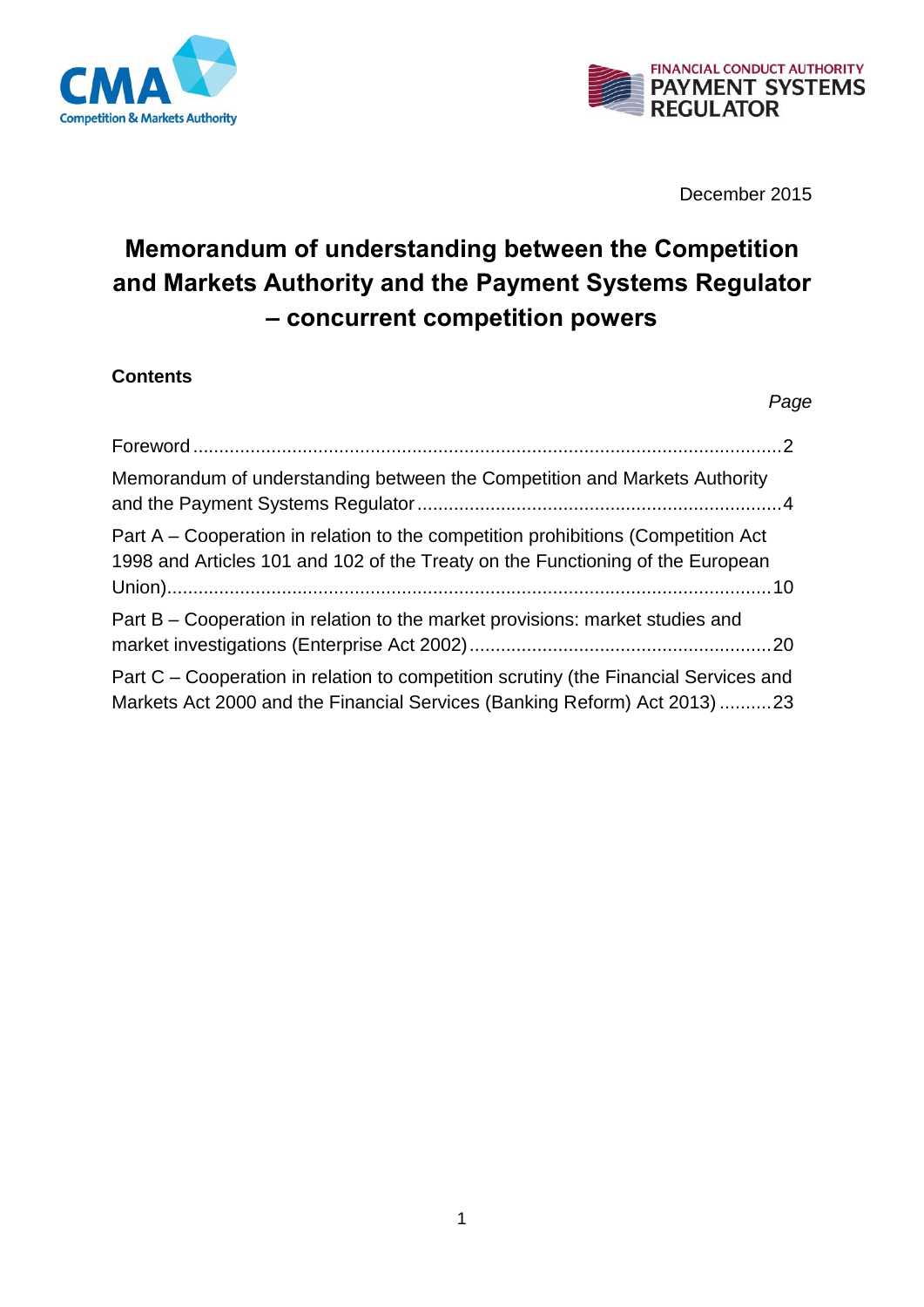# <span id="page-1-0"></span>**Foreword**

The changes to the United Kingdom's (UK) competition law system, introduced under the Enterprise and Regulatory Reform Act 2013 and in force since April 2014, are designed to improve the effectiveness of competition law enforcement in this country.

The Competition and Markets Authority (CMA) has competition law powers that apply across the whole economy. Sectoral regulators such as the Payment Systems Regulator (PSR) may exercise the competition law powers to enforce the prohibitions on anti-competitive agreements and on abuse of a dominant position, and to make market investigation references, concurrently with the CMA in those sectors for which they have responsibility.

The Enterprise and Regulatory Reform Act 2013 introduced a number of changes to improve the working of concurrency and enable closer working between the CMA and sectoral regulators. When the PSR acquired its concurrent competition powers, these reflected the enhanced concurrency provisions introduced by the Enterprise and Regulatory Reform Act 2013.

The CMA and the sectoral regulators have demonstrated their commitment to making the concurrency framework more effective through the establishment of the UK Competition Network (UKCN). This represents an enhanced forum for cooperation that will enable closer working with the objective of more consistent and effective use of competition powers across all sectors. In their statement of intent in December 2013, the members of the UKCN affirmed: 'The mission of the UKCN will be to promote competition for the benefit of consumers and to prevent anticompetitive behaviour both through facilitating use of competition powers and development of pro-competitive regulatory frameworks, as appropriate.' 1

This memorandum of understanding (MoU) represents a further stage in the process of cooperation between the CMA and the regulators, setting out more practical detail on how the CMA and the PSR will work together within the framework of competition  $law.<sup>2</sup>$ 

The main purpose of this MoU is to establish an understanding between the CMA and the PSR as to how this closer working will work in practice. It draws on the legislation that sets out the formal framework for how concurrency will operate and

<sup>1</sup> UKCN (2013), [Statement of intent.](https://www.gov.uk/government/publications/uk-competition-network-statement-of-intent)

 $2$  This MoU does not relate to 'regulatory appeals' – that is, the separate role that the CMA has in considering appeals against regulatory action by the PSR under the Financial Services (Banking Reform) Act 2013. This is a separate role, to be undertaken by the CMA panel, and the CMA is committed to ensuring that its cooperation with the PSR – whether under this MoU, through the UKCN, or otherwise in connection with the PSR's concurrent powers – will not impair the impartiality and fairness of the CMA's conduct of such regulatory appeals (or indeed of market or merger investigations undertaken by the CMA panel).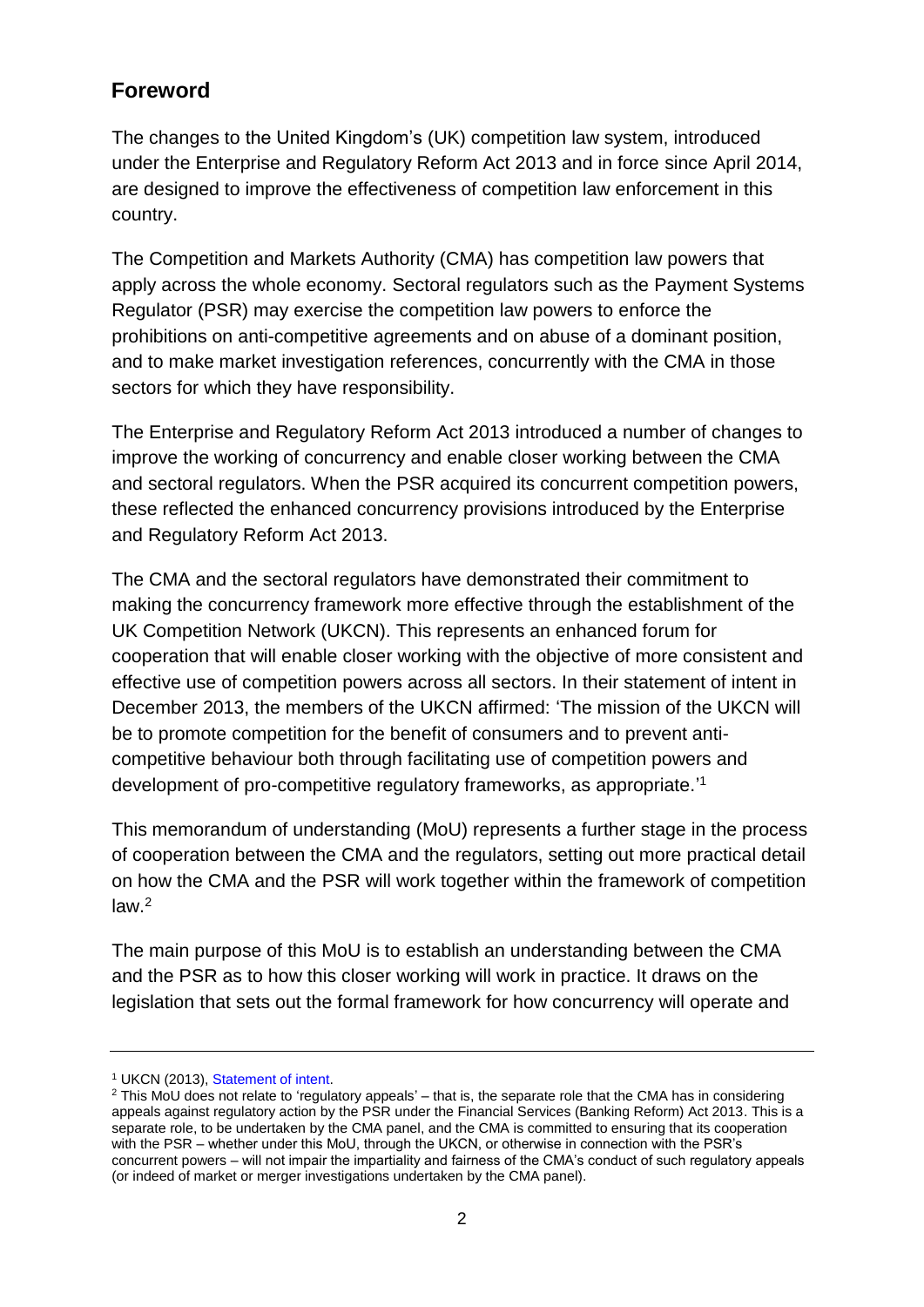also, importantly, sets out our bilateral commitment to look for opportunities to work together, including within the framework of the UKCN, to promote competition for the benefit of consumers. We shall do this by the sharing of expertise, information, ideas and experience and each of us will commit to doing this efficiently and with a mutual regard for each other's statutory position and strategic objectives.

We believe that this MoU offers a valuable basis for that cooperation, in the interests of the CMA, the PSR, the payment systems industry in the UK, and, most importantly of all, consumers.

**Alex Chisholm Community Chisholm** Hannah Nixon

**CEO, CMA Managing Director, PSR**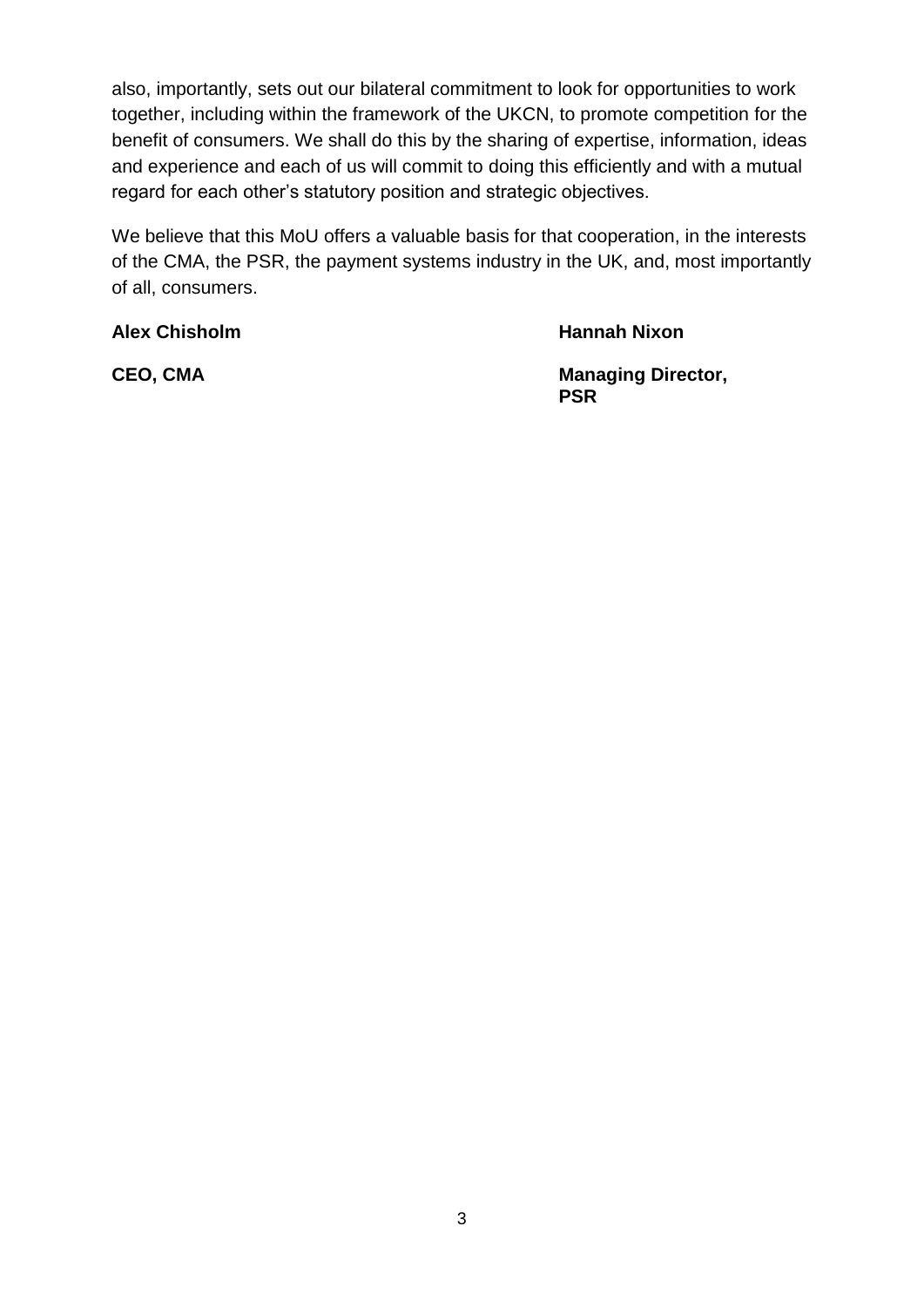# <span id="page-3-0"></span>**Memorandum of understanding between the Competition and Markets Authority and the Payment Systems Regulator**

# *Purpose of this memorandum of understanding*

- <span id="page-3-1"></span>1. This MoU sets out working arrangements between the CMA and the PSR in relation to:
	- *(a)* their concurrent powers to apply the prohibitions on agreements that prevent, restrict or distort competition, and on the abuse of a dominant position, under the Chapter I prohibition and the Chapter II prohibition of the Competition Act 1998 and under Article 101 and Article 102 of the Treaty on the Functioning of the European Union – referred to in this MoU as the 'competition prohibitions';
	- *(b)* their concurrent powers to undertake Enterprise Act 2002 market studies, and to make references to the CMA for the constitution of a CMA group to conduct an in-depth market investigation into single or multiple markets for goods or services in the UK under the Enterprise Act 2002 – referred to in this MoU as the 'market provisions'; and
	- *(c)* cooperation in respect of competition scrutiny under the Financial Services and Markets Act 2000 (FSMA) as it applies to the PSR by virtue of the Financial Services (Banking Reform) Act 2013 (FSBRA);

in relation to participation in payment systems.

- 2. This MoU is not intended to have legal effect.
- 3. This MoU is to be read alongside other material concerning the relations between the CMA and the PSR, including: FSBRA; the Competition Act 1998; the Enterprise Act 2002; the Enterprise and Regulatory Reform Act 2013; the Competition Act 1998 and Other Enactments (Amendment) Regulations 2004; the Competition Act 1998 (Concurrency) Regulations 2014, referred to in this MoU as the concurrency regulations; the CMA's guidance on concurrent application of competition law to regulated industries,<sup>3</sup> referred to in this MoU as the concurrency guidance and the PSR's guidance on the application of its competition powers. <sup>4</sup> This MoU supplements and does not supplant that material.

<sup>3</sup> CMA (2014), *[Regulated industries: Guidance on concurrent application of competition law to regulated](https://www.gov.uk/government/publications/guidance-on-concurrent-application-of-competition-law-to-regulated-industries)  [industries](https://www.gov.uk/government/publications/guidance-on-concurrent-application-of-competition-law-to-regulated-industries)* (CMA10).

<sup>4</sup> PSR's *[Enforcement of the Competition Act 1998 –](https://www.psr.org.uk/sites/default/files/media/PDF/PSR_PS15_2.1_Competition_Act_CA98_Guidance.pdf) a guide to the PSR's powers and procedures*.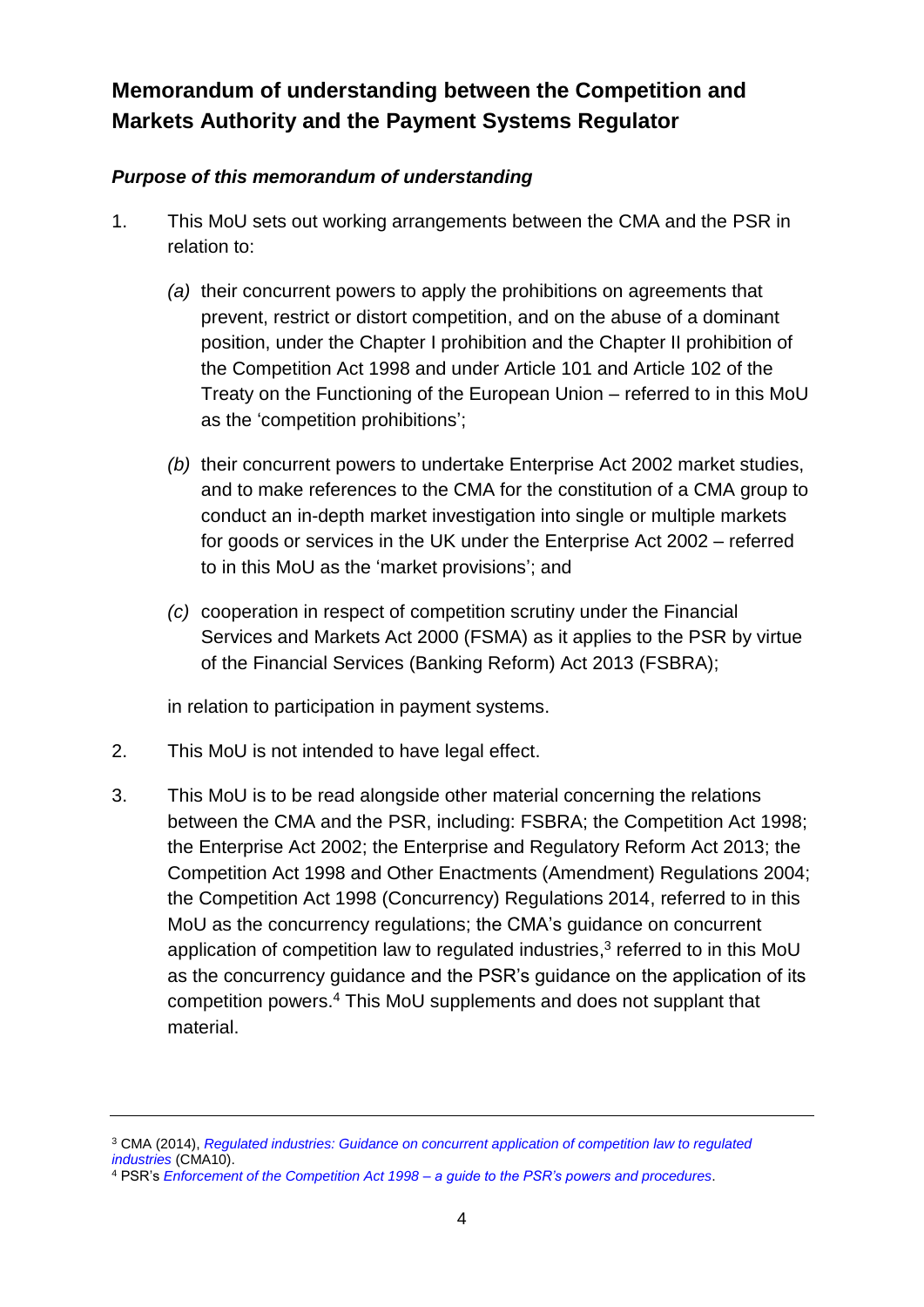- 4. The arrangements covered by this MoU are, wherever possible, set out in terms providing sufficient flexibility for the relationship between the PSR and the CMA to develop in the light of experience. The CMA and the PSR commit to review these arrangements from time to time to evaluate their continuing fitness for purpose. Such review can be initiated at the request of the CMA, the PSR or a member of the UKCN. This MoU may only be revised by agreement between the CMA and the PSR.
- 5. Nothing in this MoU applies in relation to the functions of the CMA in its separate role of considering appeals against regulatory action by the PSR under FSBRA. The CMA and the PSR acknowledge the importance of maintaining the CMA's impartiality and fairness in carrying out those functions, and indeed of market or merger investigations undertaken by the CMA panel.

## <span id="page-4-0"></span>*Context*

6. This MoU operates within the framework of the legislative provisions referred to in paragraph [1,](#page-3-1) the concurrent powers of the PSR under sections 59 to 66 of FSBRA and any other applicable sector specific legislation from time to time.

# *Role of the CMA*

- 7. The CMA is a non-ministerial department, established under the Enterprise and Regulatory Reform Act 2013.
- 8. The CMA works to promote competition for the benefit of consumers, both within and outside the UK, to make markets work well for consumers, businesses and the economy.
- 9. The CMA's statutory responsibilities, in so far as relevant to the matters that are the subject of this MoU, include:
	- *(a)* investigating where there may be breaches of the competition prohibitions; and
	- *(b)* conducting market studies and market investigations where there may be competition and consumer problems.
- 10. In connection with its statutory responsibilities, the CMA will cooperate with sectoral regulators to promote effective competition and support the use of their powers, including their powers to apply the competition prohibitions, in the interests of competition for the benefit of consumers.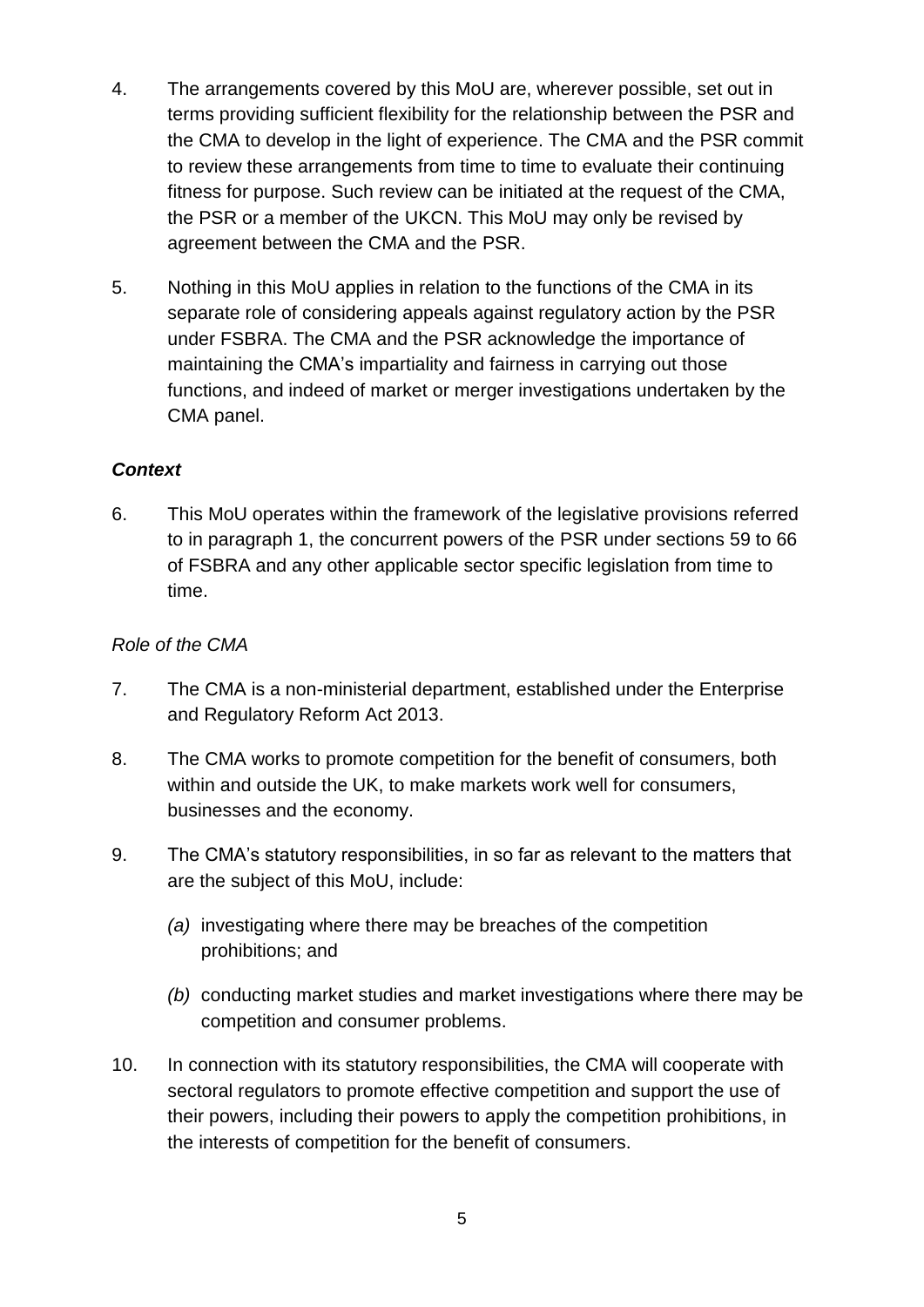### *Role of the PSR*

- 11. The PSR is established under FSBRA to exercise functions in relation to payment systems. It has regulatory functions that apply to payment systems designated for regulation by HM Treasury under section 43 of FSBRA, and under other applicable legislation (eg Part 8 of the Payment Services Regulations 2009).
- 12. The PSR has three statutory objectives under FSBRA:
	- *(a)* to promote effective competition in the market for payment systems and the markets for services provided by payment systems in the interests of service users;
	- *(b)* to promote the development of, and innovation in, payment systems in the interests of service users; and
	- *(c)* to ensure that payment systems are operated and developed in a way that takes account of, and promotes, the interests of service users.

#### *Aims*

- 13. The PSR acquired competition powers in relation to participation in payment systems under the Enterprise Act 2002 in April 2014 and under the Competition Act 1998 in April 2015. These powers are exercisable concurrently with the CMA thereby bringing the PSR in line with the other sectoral regulators, which already had powers exercisable concurrently with the CMA in those sectors for which they have responsibility.
- 14. The Enterprise and Regulatory Reform Act 2013, as well as establishing the CMA, made provision for the better working of the CMA's and the sectoral regulators' concurrent powers in the regulated sectors; specifically, the act: 'strengthens the role of the CMA and enhances the emphasis on early and proper consideration of the use of anti-trust powers (under Part 1 of the CA 1998 [ie the competition prohibitions]) by the sector regulators.' 5
- 15. It is one of the strategic goals of the CMA, announced on its establishment on 1 October 2013, to extend the frontiers of competition into new areas, including by working with sectoral regulators to ensure fuller use of competition law and policy in sectoral markets.<sup>6</sup>

<sup>5</sup> [Enterprise and Regulatory Reform Act 2013 Explanatory Notes,](http://www.legislation.gov.uk/ukpga/2013/24/notes) paragraph 370.

<sup>6</sup> Statement by Alex Chisholm, Chief Executive of the CMA, *[CMA mission and strategy](https://www.gov.uk/government/speeches/cma-mission-and-strategy)*, 1 October 2013.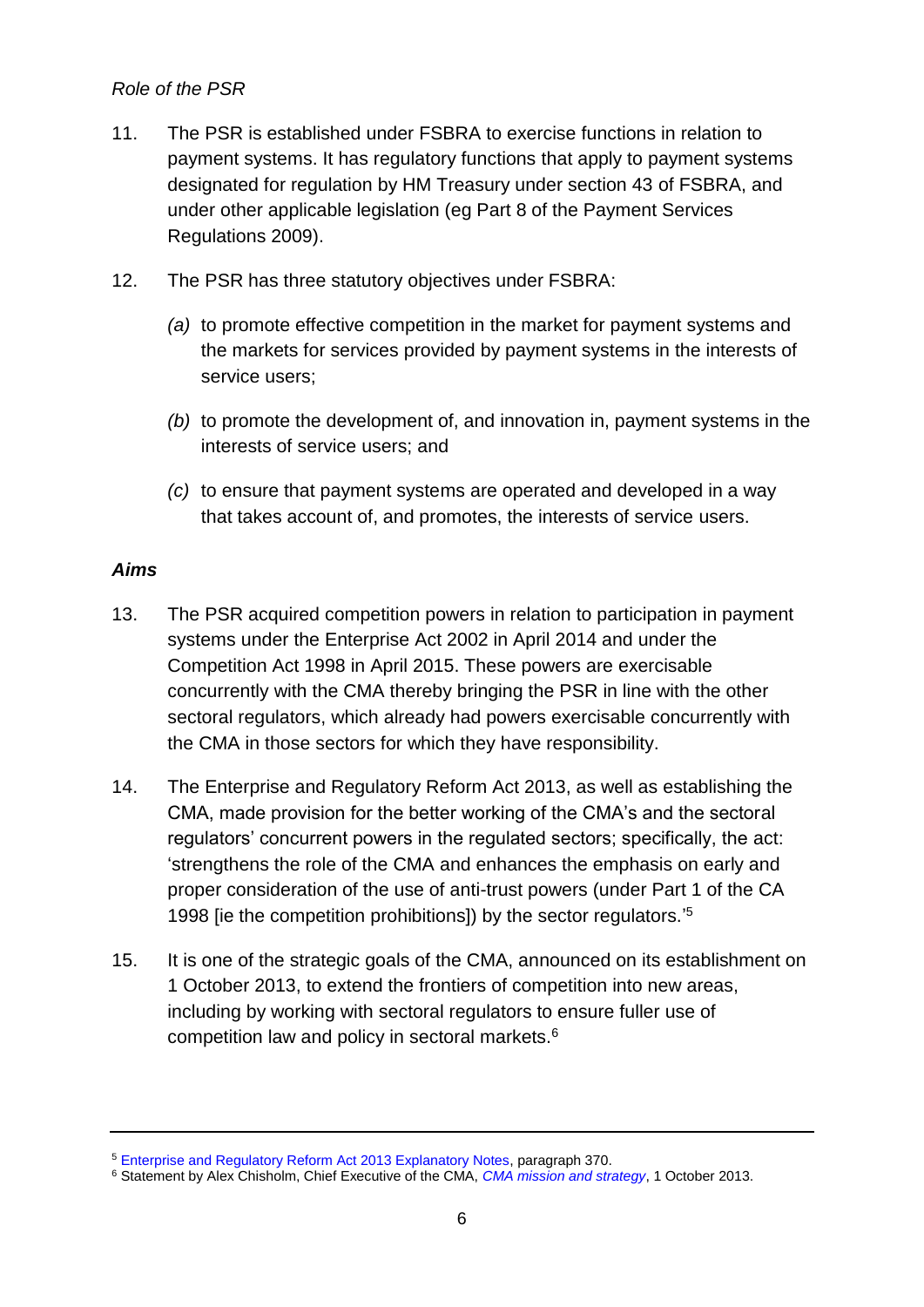- 16. The government's strategic steer to the CMA, issued on 1 December 2015, says that the CMA should build 'a strong dialogue with sectoral regulators using the UKCN to ensure that the overall competition regime is coordinated and regulatory practices complement each other'.<sup>7</sup>
- 17. The sectoral regulators<sup>8</sup> and the CMA, working together in the UKCN established in 2013 (with Monitor having observer status), declared that: 'The mission of the UKCN will be to promote competition for the benefit of consumers and to prevent anti-competitive behaviour both through facilitating use of competition powers and development of pro-competitive regulatory frameworks, as appropriate.'<sup>9</sup>
- 18. The CMA and the PSR seek to use their powers to achieve more competitive outcomes in the payment systems industry in the UK for the benefit of consumers so as to make the markets for payment systems and the services they provide in the UK work well for the individuals and businesses who use them and for the economy in which payment systems play an essential part. It is the view of the CMA and the PSR that such competitive outcomes can be achieved by various tools including: their concurrent competition law powers under the competition prohibitions and market provisions; the CMA's powers under specific consumer protection legislation and the CMA's merger control functions. However, the CMA and the PSR recognise that some of these outcomes can also be achieved through the PSR's sector-specific regulatory powers such as the power to give directions or impose requirements or to require the granting of access to a regulated payment system.
- 19. This MoU aims to further the attainment of these objectives, and to make the changes introduced by the Enterprise and Regulatory Reform Act 2013 and FSBRA work effectively, maximising the complementary skills of the CMA and the PSR, including through:
	- *(a)* promoting cooperation and coordination between the CMA and the PSR when dealing with cases of suspected anti-competitive behaviour for which they have concurrent powers;

<sup>7</sup> Department for Business, Innovation and Skills, *Strategic steer for the Competition and Markets Authority*, in Annex A to the *Government's response to the Consultation on the Strategic Steer to the CMA*, 1 December 2015, page 11.

<sup>&</sup>lt;sup>8</sup> The PSR has been a full member of the UKCN since its establishment in April 2014 even though it did not have full concurrent powers at that time. It was included as it had a statutory duty to promote effective competition in the interests of service users and concurrent powers under the Enterprise Act 2002 and it was due to acquire concurrent Competition Act 1998 powers in April 2015.

<sup>9</sup> UKCN (2013), [Statement of intent.](https://www.gov.uk/government/publications/uk-competition-network-statement-of-intent)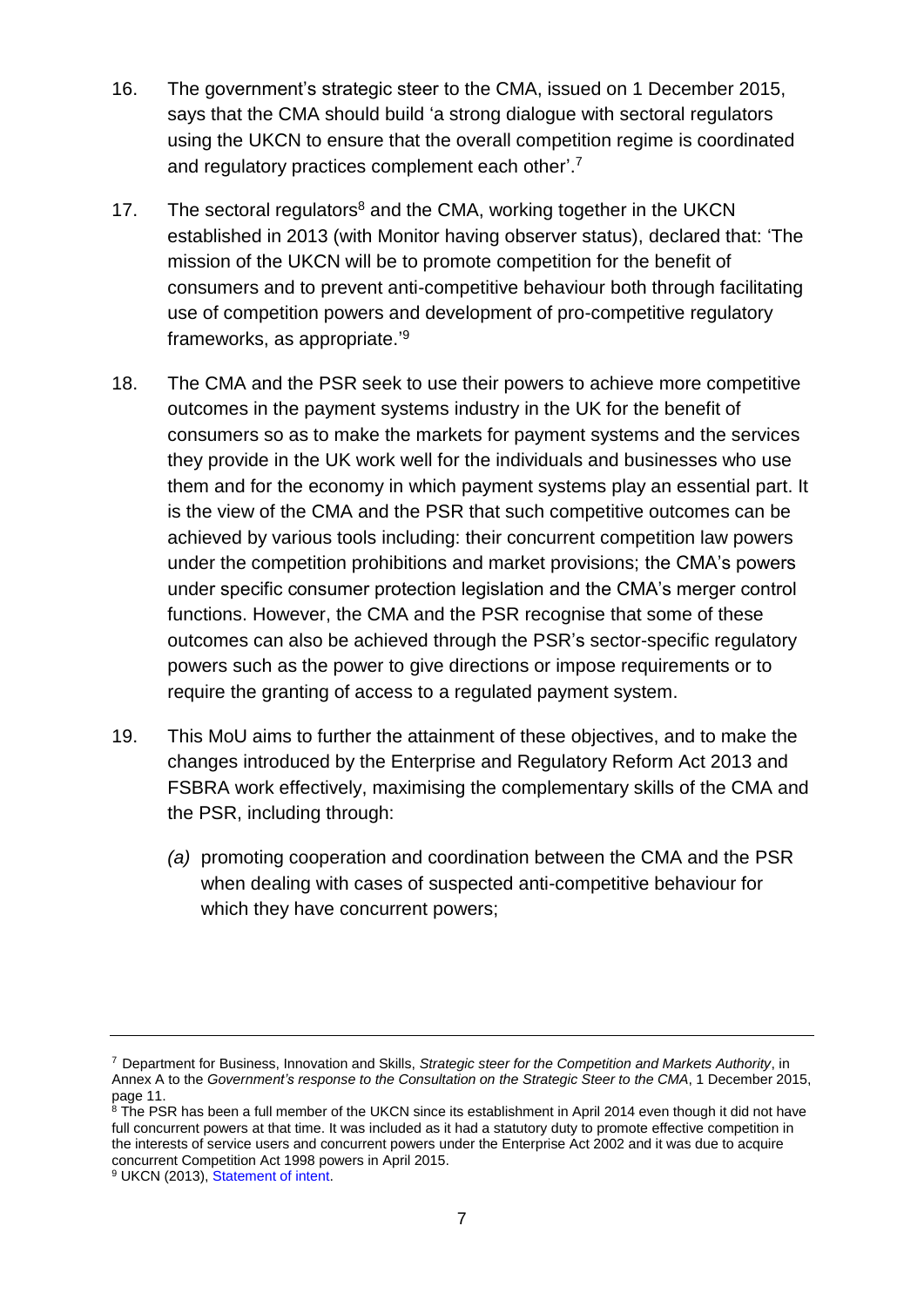- *(b)* promoting cooperation and coordination between the CMA and the PSR when dealing with market studies and market investigation references for which they have concurrent powers;
- *(c)* facilitating the efficient and effective handling of cases of suspected anticompetitive behaviour within the markets for payment systems and the services they provide in the UK;
- *(d)* avoiding duplication of activity, wherever possible; and
- *(e)* ensuring transparency as to the respective roles of the CMA and the PSR for businesses, individuals and consumers affected.

#### *General cooperation*

- 20. In addition to the provisions for cooperation between the CMA and the PSR specific to particular powers of the CMA and the PSR, as set out in this MoU and elsewhere, the CMA and the PSR are committed to the following general principles and practices for cooperation between themselves in respect of the sectors for which the PSR has responsibility.
- 21. Officials of the CMA and the PSR will meet and communicate, at appropriate levels of seniority, to discuss matters of mutual interest, both through the UKCN and bilaterally. A framework for such meetings will, as far as possible, be determined in advance so as to ensure attendance at the appropriate level and expertise.
- 22. The CMA and the PSR will, in respect of matters in relation to participation in payment systems, always consult each other:
	- *(a)* before the initial exercise of concurrent competition law powers in all cases where it appears that they have concurrent jurisdiction and where there are reasonable grounds for suspecting an infringement of the competition prohibitions; and
	- (b) before launching a market study under the Enterprise Act 2002,<sup>10</sup> or, in the PSR's case, a market review under FSBRA.
- 23. Where either the CMA or the PSR exercises its concurrent powers, the CMA and the PSR will, to the extent permitted by law, engage with each other in open dialogue and by sharing relevant information as appropriate. This engagement may include attendance at internal meetings held by the

<sup>&</sup>lt;sup>10</sup> Instigation of a market study occurs on the publication of a market study notice, as defined in section 130A of the Enterprise Act 2002.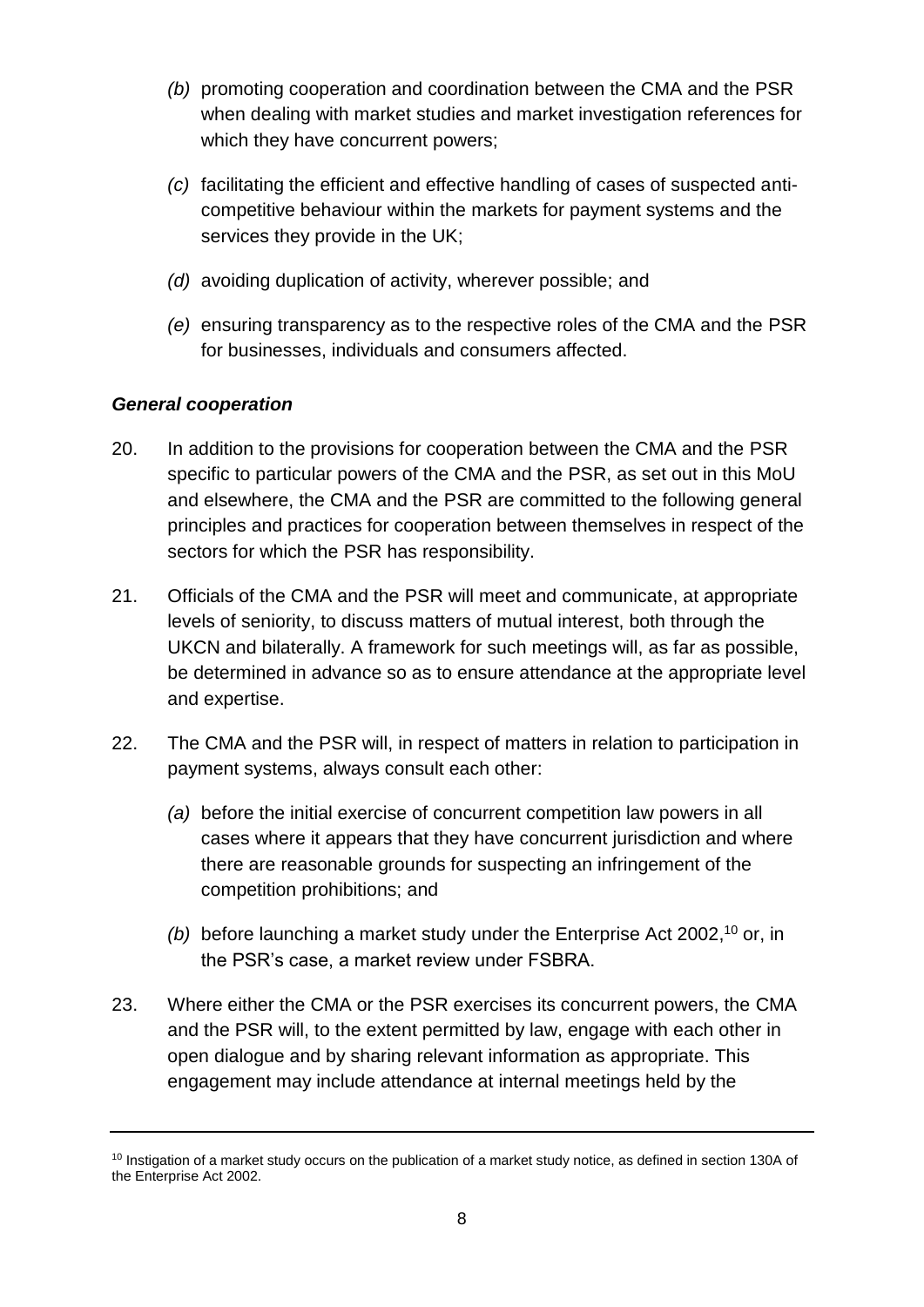investigating authority (ie the authority to which a case is allocated) by the supporting authority (ie the other authority that would be competent to exercise concurrent powers in relation to the case), in order to discuss the case as envisaged at paragraph 3.31 of the concurrency guidance. The supporting authority will not generally attend the investigating authority's constitutional decision-making meetings, meetings of governance bodies or meetings with external parties such as those under investigation or complainants. Attendance by the supporting authority at any meeting is at the discretion of the investigating authority but requests to attend should be considered by the investigating authority in the spirit of cooperation underpinning the new concurrency regime.

- <span id="page-8-0"></span>24. The CMA and the PSR will consult each other at an early stage on any issues that might have significant implications for the other. For example, where the CMA undertakes a market study which relates to a sector other than payment systems and the services they provide but which may have a significant impact on that sector, the CMA will inform the PSR and share appropriate information relating to that market study with the PSR to the extent permitted by law.
- 25. Within the spirit of broader collaboration for the purposes of the promotion of competitive outcomes, the CMA and the PSR will commit to discuss and share other relevant information, where legally permissible to do so, but subject to the need not to impair the impartiality and fairness of the CMA in carrying out its functions referred to in paragraph [5](#page-4-0) of this MoU.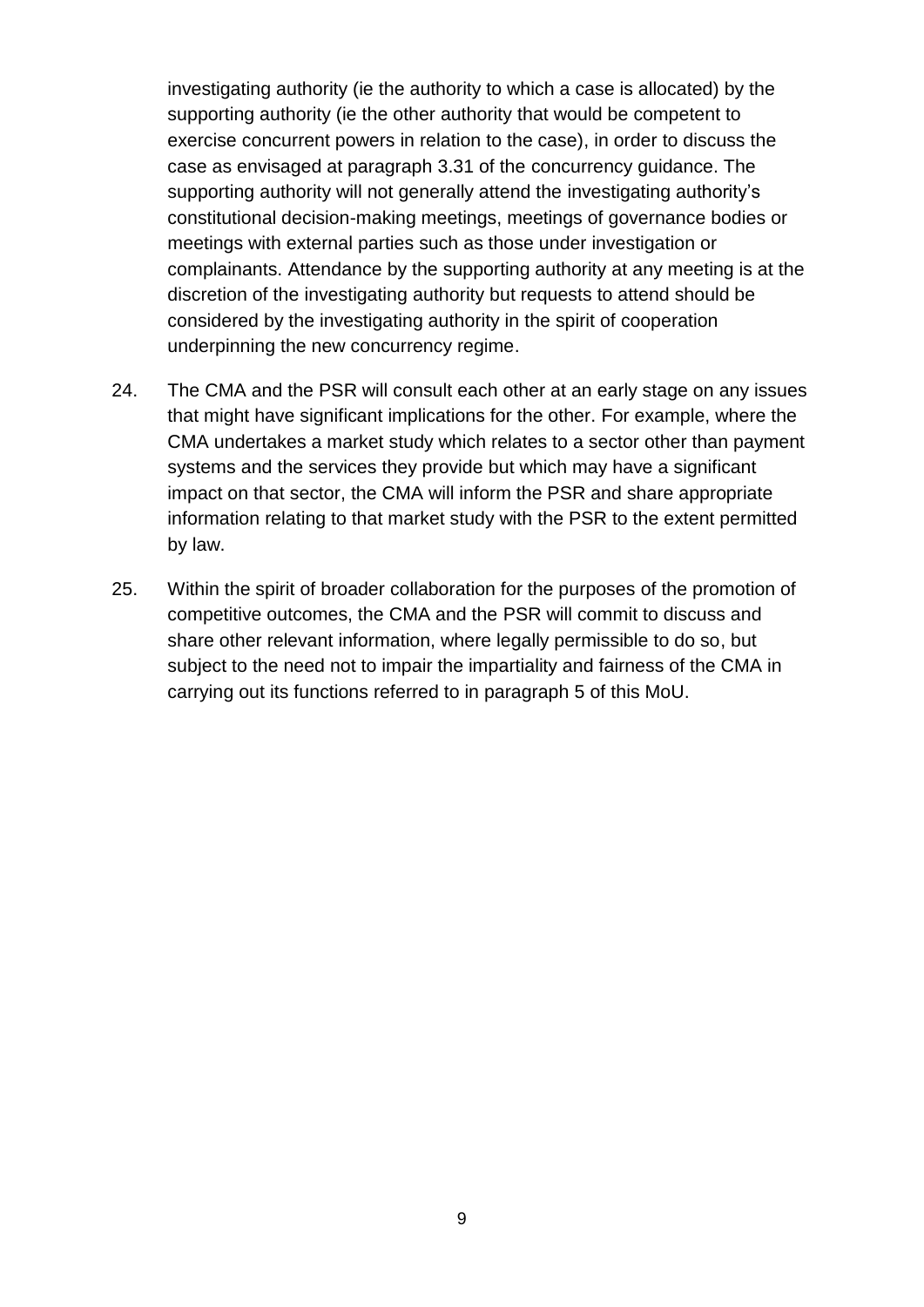# <span id="page-9-0"></span>**Part A – Cooperation in relation to the competition prohibitions (Competition Act 1998 and Articles 101 and 102 of the Treaty on the Functioning of the European Union)**

# *Case allocation*

## *Basis of allocation*

- 26. The CMA and the PSR will endeavour to reach agreement on which authority will exercise its concurrent competition powers in respect of any particular case, under regulation 4(2) of the concurrency regulations. They will do so in a spirit of constructiveness and cooperation, while acknowledging the CMA's ultimate powers under regulations 5 and 8 of the concurrency regulations.
- 27. Their determination of which authority will exercise its powers will be based on assessing which of them is better placed to exercise those powers, having regard to the factors set out in paragraph 3.22 of the concurrency guidance. The CMA and the PSR envisage that other factors may appear relevant in the light of practical experience and that, if so, such factors may be chosen to supplement or supplant the factors set out in paragraph 3.22 of the concurrency guidance.

## *Procedure for allocation*

- <span id="page-9-1"></span>28. Where either the CMA or the PSR has decided, on the basis of information in its possession, that there are reasonable grounds for suspecting that one of the competition prohibitions has been infringed (the 'reasonable suspicion test')<sup>11</sup> in relation to participation in payment systems, it will disclose to the other (ie the receiving authority) sufficient information:
	- *(a)* to enable the receiving authority to understand the basis on which the disclosing authority has decided that the reasonable suspicion test is met; and
	- *(b)* for there to be an informed discussion on which authority (if either) is best placed to proceed in respect of the case.
- 29. In practice, it may be helpful for the CMA and the PSR to have discussed the case prior to such a decision having been reached, subject to paragraph [42](#page-12-0) below. The disclosing authority will provide the information described under paragraph 28 within ten working days after it has decided that the reasonable

<sup>&</sup>lt;sup>11</sup> As provided i[n section](http://www.legislation.gov.uk/ukpga/1998/41/section/25) 25 of the Competition Act 1998.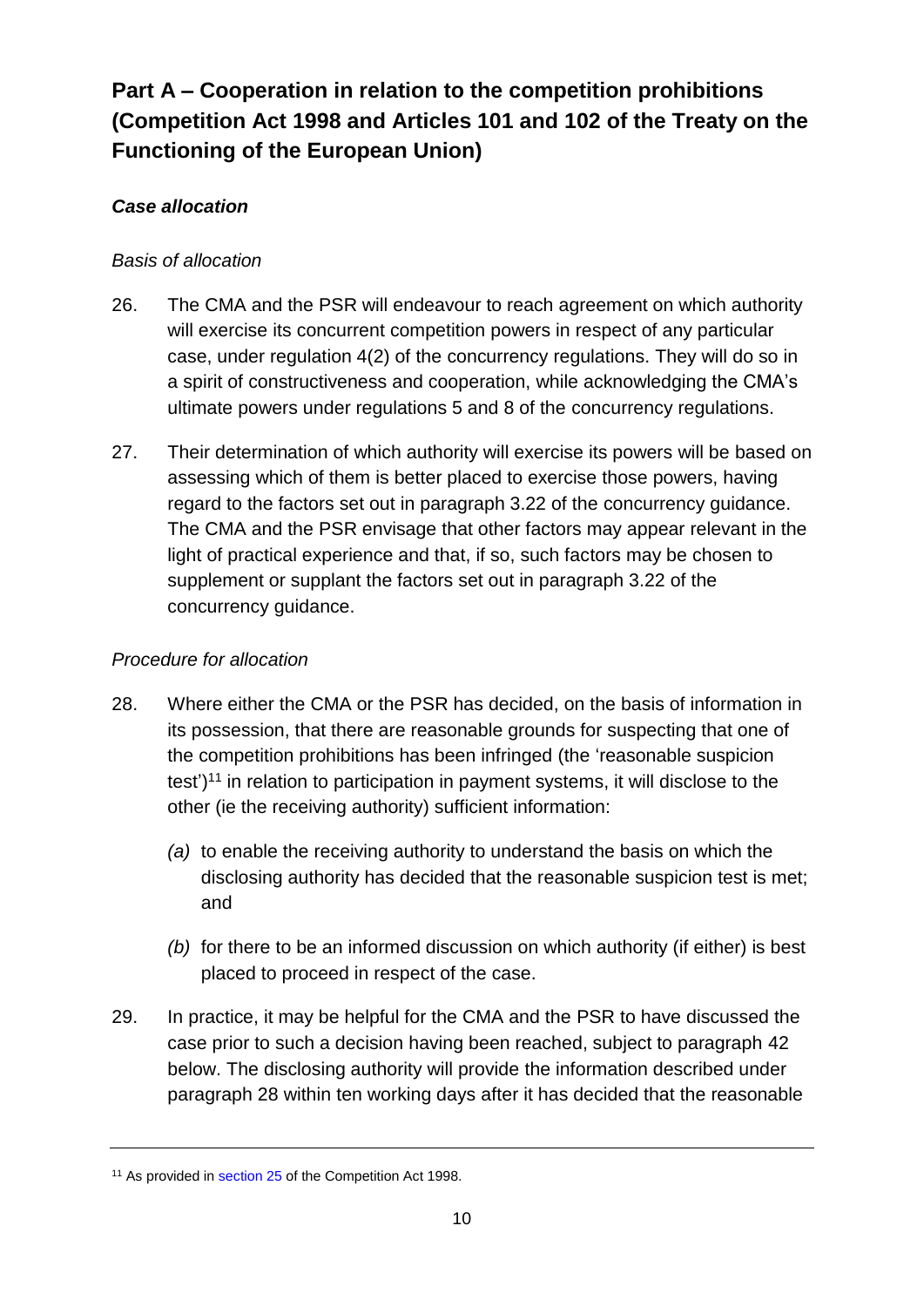<span id="page-10-1"></span>suspicion test is met, whether or not it proposes to exercise concurrent powers.<sup>12</sup>

- 30. Within seven working days from receipt of this information, the receiving authority will respond in writing, setting out its initial view on the case and how it should be allocated and identifying any further information that it requires.
- 31. The CMA and the PSR will endeavour to agree which authority will exercise its concurrent competition powers in relation to the case, as provided for in regulation 4(2) of the concurrency regulations, as soon as possible and in any event no later than one month from disclosure of the information described under paragraph 28. Other than in exceptional circumstances (which shall be set out in writing), the CMA will initiate the procedure set out in regulation 5 of the concurrency regulations if agreement is not reached within two months of the disclosing authority first receiving sufficient information in connection with a complaint to enable it to decide that the reasonable suspicion test is met.
- 32. The procedure for agreeing the transfer of a case that is already in progress from the CMA to the PSR, or from the PSR to the CMA, is as set out in regulation 7 of the concurrency regulations and in paragraph 3.32 of the concurrency guidance.
- <span id="page-10-0"></span>33. The procedure for the CMA to direct the transfer to itself from the PSR of a case that is already in progress is as set out in regulation 8 of the concurrency regulations.

## *Implications of allocation*

- 34. Any agreement or determination as to case allocation, under regulations 4, 5, 7 or 8 of the concurrency regulations, shall be notified to the person who has provided the information resulting in the case (for example, the person making a complaint), and so far as appropriate and lawful to any other affected person, by the authority that is exercising its concurrent competition powers in relation to the case, as soon as reasonably practicable.
- 35. Case allocation determines which of the CMA and the PSR is to exercise concurrent functions and make any decisions under the competition prohibitions. The CMA or the PSR will be publicly identified as having such responsibility if and when any such investigation is announced. The CMA and the PSR envisage that, whichever authority has responsibility for a particular case, they and their officials will work cooperatively with each other on the case as appropriate, pooling their expertise including in the ways described in

<sup>&</sup>lt;sup>12</sup> As provided i[n regulation 9](http://www.legislation.gov.uk/uksi/2014/536/pdfs/uksi_20140536_en.pdf) of the concurrency regulations.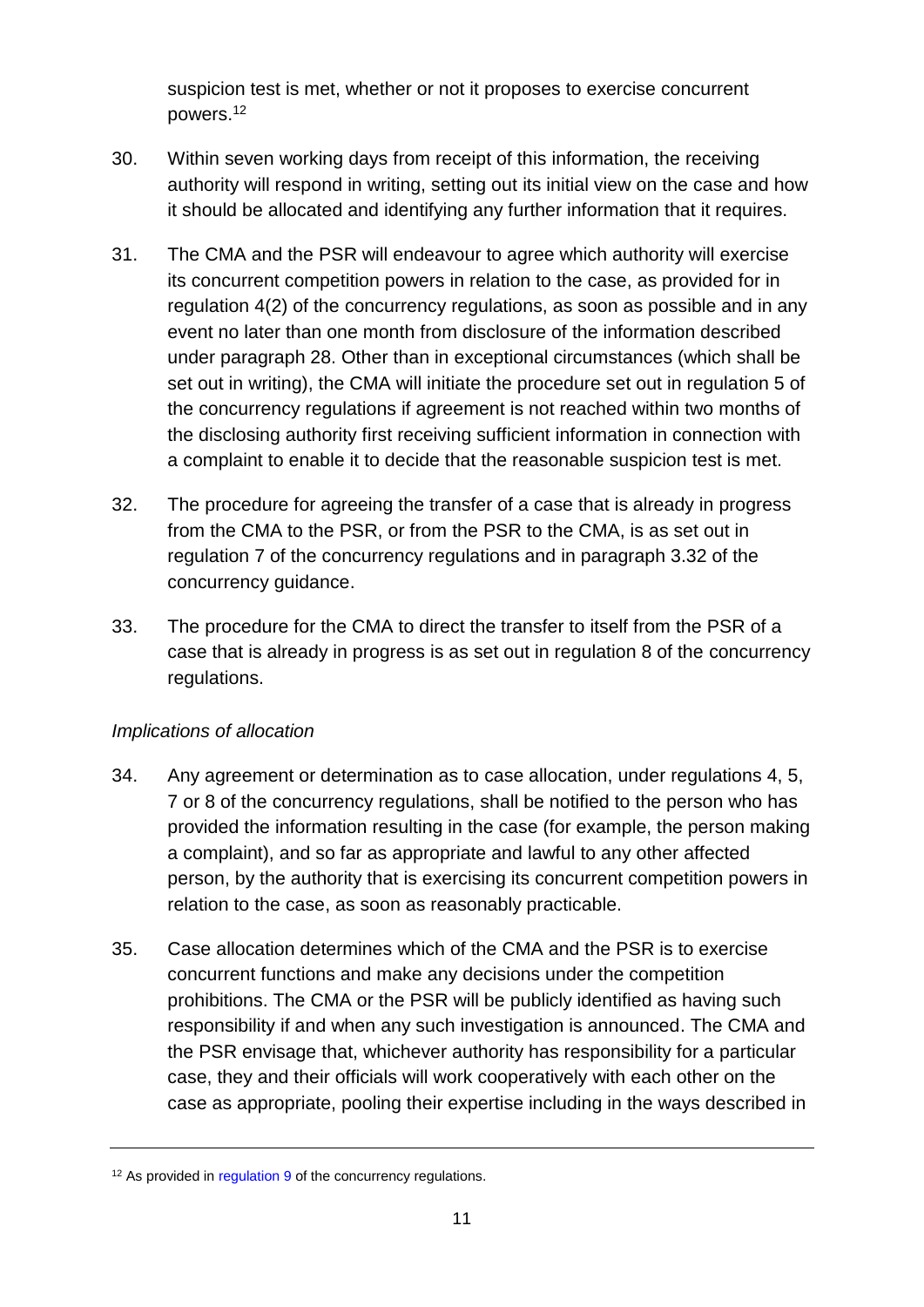paragraphs [51](#page-15-0) to [58](#page-16-0) of this MoU and in paragraphs 3.33 to 3.35 of the concurrency guidance.

# *Sharing information*

# *Principles of information sharing*

- 36. The effective sharing of information between the CMA and the PSR is fundamental to the successful exercise of their concurrent competition powers. It is needed both for the appropriate allocation of cases, as described in paragraphs [28](#page-9-1) to [33](#page-10-0) of this MoU, and for the successful handling of cases once allocated to make optimal use of the complementary experience and expertise of the two authorities.
- <span id="page-11-0"></span>37. The CMA and the PSR are committed, in addition to their legal obligations to share information (set out in regulation 9 of the concurrency regulations), to open dialogue and continuing liaison, both bilaterally and through the UKCN, with a view not only to handling specific cases but to promoting competition, in the interests of service users in the markets for payment systems and the services they provide in the UK.

## *Information sharing mechanism – general liaison*

- 38. The CMA and the PSR recognise the importance of meeting regularly to share information on matters relevant to competition in the markets for payment systems and the services they provide in the UK, and to keep each other abreast of relevant work that they are considering or currently undertaking.
- <span id="page-11-1"></span>39. The CMA and the PSR will meet regularly at multiple levels, bilaterally and through the UKCN.
- 40. The CMA and the PSR will each designate in its organisation a relationship manager at official level to take responsibility for relations between the two authorities. In each authority, the relationship manager's responsibilities will include (but will not be limited to):
	- *(a)* maintaining an overview of joint projects between the two authorities and matters of mutual interest;
	- *(b)* maintaining an overview of the authority's contacts from all areas of joint working and mutual interest; and
	- *(c)* holding meetings with the relationship manager in the other authority from time to time (whether bilaterally or in the context of the UKCN) to identify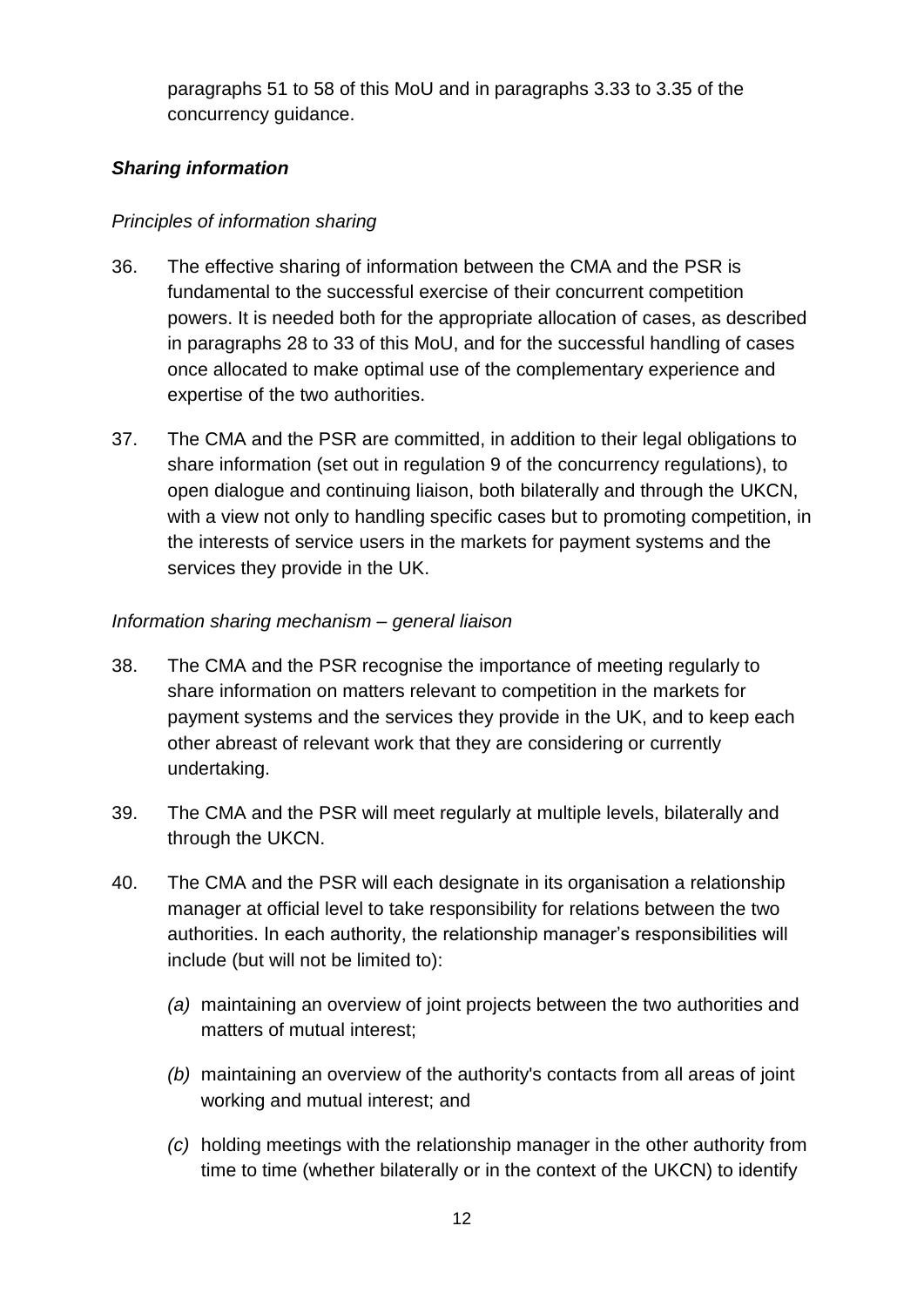potential new issues, with a view to circulating information to appropriate individuals within each organisation.

- 41. The existence of relationship managers does not in any way preclude direct communication between other staff at the CMA and the PSR.
- 42. For the purposes of sharing information pursuant to paragraph [28,](#page-9-1) ie in circumstances where the reasonable suspicion test is met, such information will be shared by the disclosing authority to the extent permitted by law and whether or not it proposes to exercise concurrent powers.<sup>13</sup> Where disclosure would be appropriate and permitted by law, the CMA and the PSR may also share information regarding potential infringements of the competition prohibitions in advance of having reached a view as to whether the reasonable suspicion test is met. In circumstances where either the CMA or the PSR has taken the view that a matter is not an administrative priority, irrespective of whether a view has been reached on whether the reasonable suspicion test is met, each may share the details of the matter with the other, or with any other authority that would be able to exercise concurrent competition powers in relation to that matter, to the extent permitted by law. Where leniency information is being shared under this paragraph, special considerations apply, as set out in paragraphs [48](#page-13-0) and [49.](#page-14-0)

### <span id="page-12-0"></span>*Information sharing mechanism – handling specific cases*

- 43. The procedures for information sharing for the purpose of case allocation shall be as set out in paragraphs [28](#page-9-1) to [30](#page-10-1) and [36](#page-11-0) to [50](#page-14-1) of this MoU.
- <span id="page-12-2"></span><span id="page-12-1"></span>44. When either the CMA or the PSR is exercising its powers in respect of the competition prohibitions in a particular case in relation to participation in payment systems in the UK, each of them will share with the other any of the following information in its possession (to the extent permitted by law and subject to the confidentiality obligations in paragraphs [48](#page-13-0) to [50](#page-14-1) of this MoU):
	- *(a)* as a minimum, the matters referred to in regulation  $9(1)(b) (i)$  of the concurrency regulations, and in paragraph 3.49 of the concurrency guidance, complying with the time limits specified in paragraph 3.49;
	- *(b)* other information that it reasonably believes to be relevant or helpful to the other in the conduct of the case; and

 $13$  For the avoidance of doubt, this does not entail an obligation to inform the other party if the regulator is carrying out general monitoring activity, where there is no consideration of exercising its concurrent powers.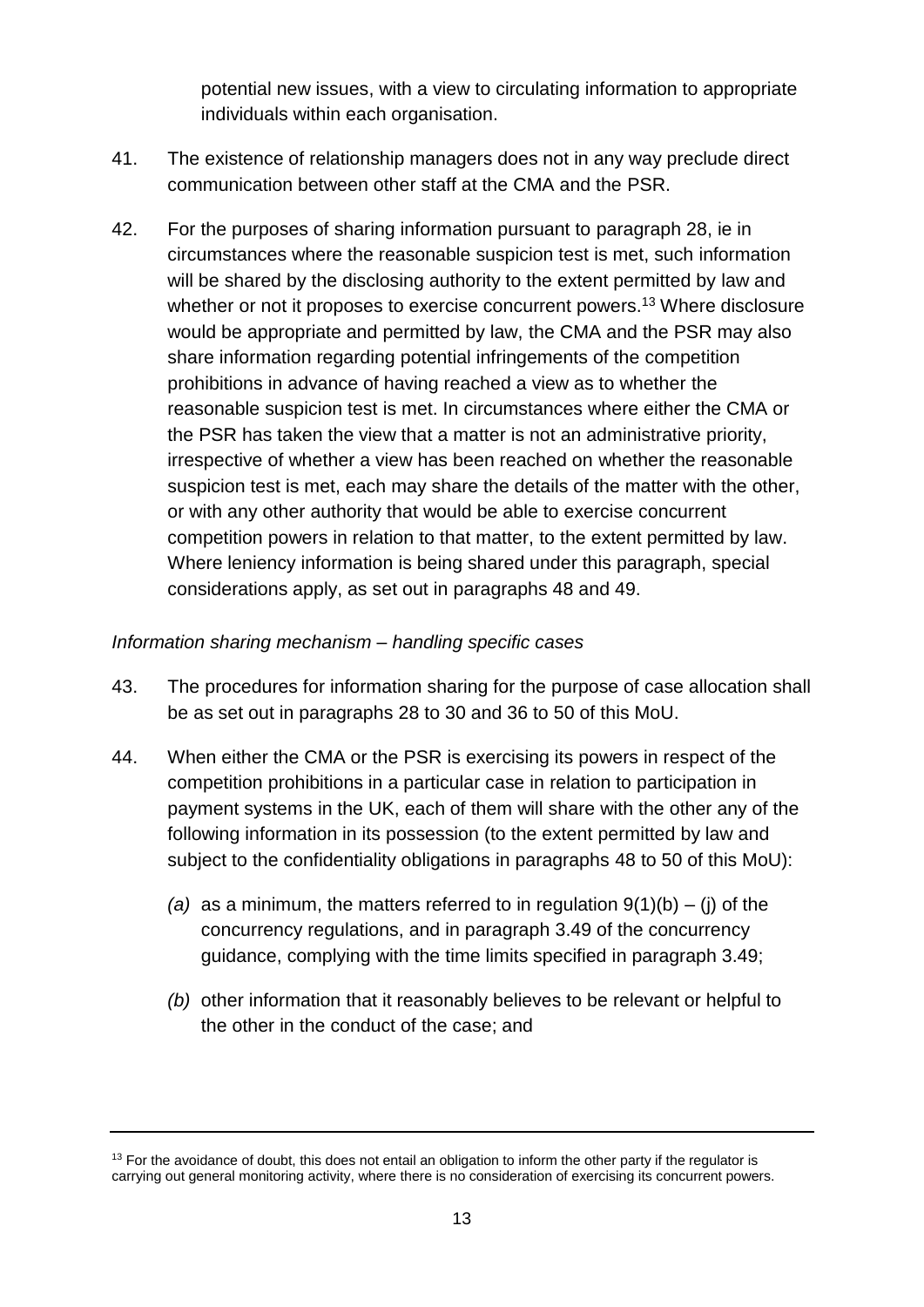*(c)* in the case of the authority that is exercising the powers, reports to the other on the progress of the case, of sufficient frequency and detail to enable the other to be appropriately informed; the means and frequency of such reporting will be decided on a case-by-case basis and in the light of experience as this enhanced framework of collaboration and its supporting arrangements develop over time.

#### *Information sharing mechanism – for know-how purposes*

- 45. The CMA will maintain on its webpages a central database of decisions taken in cases under the competition prohibitions in the regulated sectors, with a view to having a body of know-how that will help ensure the effective and consistent application of competition law. The CMA and the PSR will, to the extent permitted by law, contribute information to that in the way best calculated to achieve that objective.
- 46. In any event, the CMA will report on cases in the regulated sectors under the competition prohibitions in the annual concurrency report that it is required under statute to issue. Further provisions on the annual concurrency report are in paragraphs [61](#page-17-0) to [63](#page-17-1) of this MoU.

#### <span id="page-13-1"></span>*Information sharing – confidentiality constraints*

- 47. Any disclosure of information under paragraphs [28](#page-9-1) to [30](#page-10-1) and [36](#page-11-0) to [46](#page-13-1) of this MoU, and any use by the recipient of such information, shall only be to the extent permitted by law, including by reference to the provisions of Part 9 of the Enterprise Act 2002, relevant sector-specific legislative provisions and any other provisions relating to the disclosure, handling and use of information (such as the Data Protection Act 1998 and section 118 of FSMA, to the extent relevant).
- <span id="page-13-2"></span><span id="page-13-0"></span>48. Prior to disclosing information to each other, the CMA and the PSR will not generally give the person to whom the information relates prior notice of its intention to make the disclosure. However, if the CMA or the PSR consider it necessary or appropriate to pass leniency information to each other (or to another UK authority with concurrent powers), the transmitting authority will inform the applicant or its legal adviser first. Leniency information for the purposes of this MoU is any information that came into the possession of any of the CMA, its predecessors, the PSR or any other public authority as a direct or indirect result of having been provided in the context of an application for leniency. It includes information obtained by the transferring authority as a result of investigative measures resulting directly or indirectly from an application for leniency.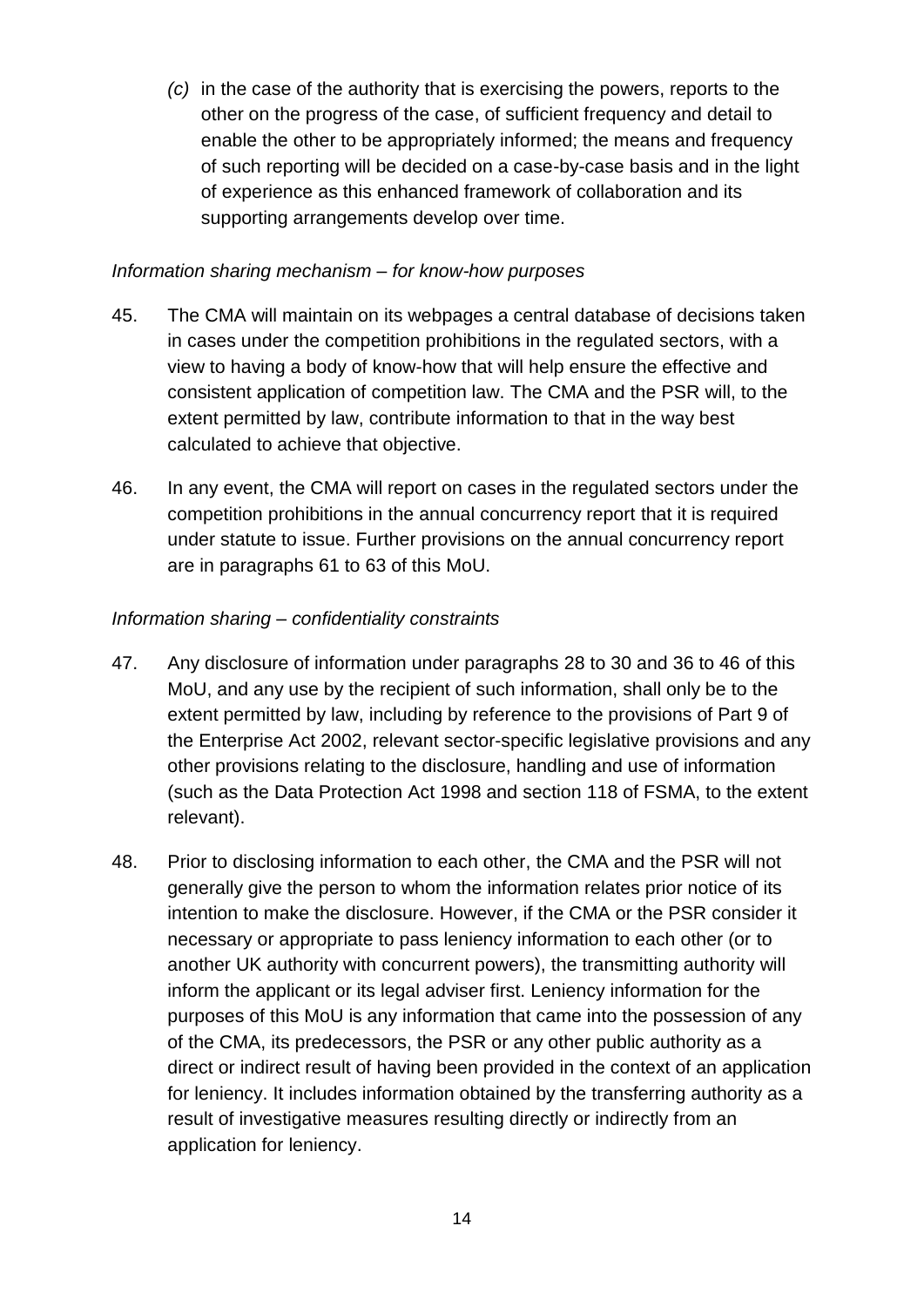- <span id="page-14-0"></span>49. In addition to the general provisions referred to in paragraph [47,](#page-13-2) where the PSR or the CMA receives leniency information from the other (or from another UK authority with concurrent powers) for the purpose of applying the competition prohibitions or, in the case of the CMA, the cartel offence under section 188 of the Enterprise Act 2002, that information will not be used for any other purpose. This restriction on use also applies to any information obtained by the receiving authority as a result of investigative measures relating to the competition prohibitions or the cartel offence following the receipt of leniency information from the other authority. This does not affect the use that may be made by the CMA or the PSR of information received from other sources, including but not limited to disclosures to the PSR under its General Direction 1<sup>14</sup>, or if the leniency applicant's consent is obtained.<sup>15</sup> Where the provision of leniency information to either the CMA or the PSR affords or might, under certain conditions, afford the leniency applicant, its subsidiaries or its employees protection from sanctions (including a reduction in penalties) under the leniency programme operated by that authority and that information has been passed to another authority, the receiving authority shall afford the leniency applicant, its subsidiaries or its employees no lesser protection.
- 50. Where an application for leniency is made to the CMA by a participant in a payment system regulated by the PSR under FSBRA, the CMA will remind the applicant that it is obliged, under the PSR's General Direction 1, to disclose to the PSR appropriately anything relating to the applicant which could materially adversely impact advancement of the PSR's statutory objectives and duties. When leniency information is shared with the PSR, the PSR may also contact the applicant to remind it of its General Direction 1 obligations.<sup>16</sup>

#### <span id="page-14-1"></span>*Pooling resources*

51. Paragraph [23](#page-8-0) above, and the concurrency guidance provide for support to be provided by the supporting authority to the investigating authority when it is exercising its concurrent powers in a case. The CMA and the PSR will endeavour, so far as is reasonably practicable and permitted by law, and in

<sup>&</sup>lt;sup>14</sup> See the PSR's [General directions.](https://www.psr.org.uk/psr-general-directions)

 $15$  The use restriction in this paragraph is intended to govern the use of leniency information in the context of the concurrency arrangements. It is not intended to prevent the disclosure of such leniency information by either one of the CMA or the PSR to the other (to the extent permitted by Part 9 of the Enterprise Act 2002 and in accordance wit[h Leniency and no-action applications in cartel cases:](https://www.gov.uk/government/publications/leniency-and-no-action-applications-in-cartel-cases) OFT1495) for purposes other than the application of the competition prohibitions or the cartel offence. However, any such disclosure of leniency information would only be likely to be justified in exceptional circumstances, given the strong public interest in maintaining the incentives for undertakings and, in the case of the cartel offence, individuals to apply for leniency. <sup>16</sup> The PSR and CMA acknowledge that OFT1495 applies, in particular paragraphs 3.24–3.28, with respect to maintaining confidentiality.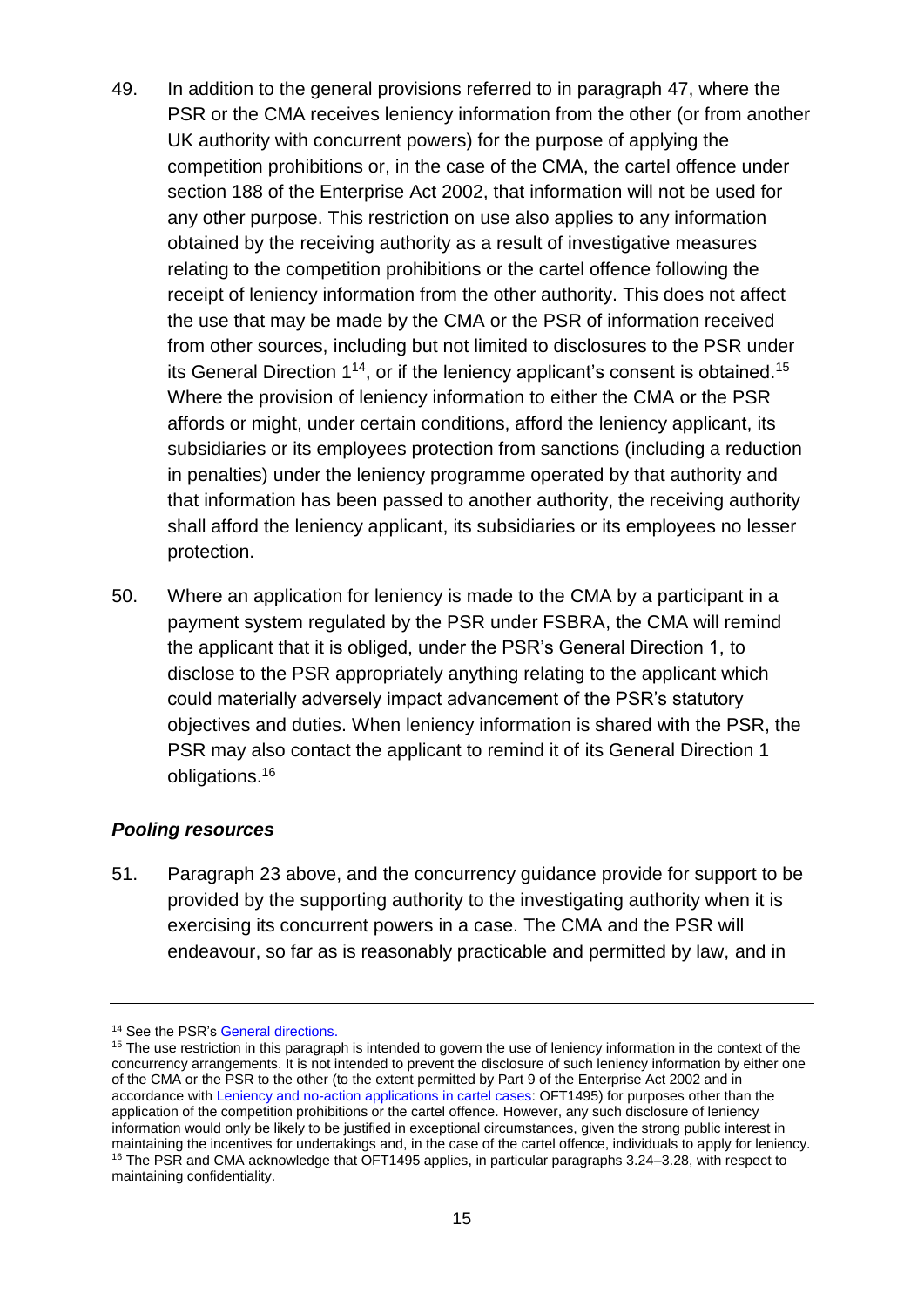<span id="page-15-0"></span>the light of their respective ongoing priorities and resource availability at the time, to share their resources with each other in the interests of the effective enforcement of competition law in the markets for payment systems and the services they provide in the UK, and more generally the promotion of competition in the interests of service users in that sector, and to ensure that their resources and expertise are used most efficiently for that purpose. This is subject to the proviso that, as stated in paragraph [5,](#page-4-0) this does not apply in relation to the functions of the CMA in its role of considering appeals against regulatory action by the PSR under FSBRA.

- 52. As a consequence, where it has been agreed or determined that one of the authorities is to exercise its concurrent competition powers in relation to a case, that authority will, to the extent that there are resources available, receive appropriate practical assistance and support from the other in the handling of the case, as agreed on a case-by-case basis.
- <span id="page-15-1"></span>53. Such support and assistance may include the provision of training or practical know-how and expertise by one authority to the other where appropriate to enable the authority exercising its concurrent competition powers in the case to carry out its statutory functions effectively (for example in relation to conduct of site visits).

#### *Secondments of staff*

- 54. One means of the practical assistance and support that might be given, as referred to in paragraphs [51](#page-15-0) and [52](#page-15-1) of this MoU, is the secondment of staff, in accordance with regulation 10 of the concurrency regulations and paragraphs 3.33 and 3.34 of the concurrency guidance.
- 55. The CMA and the PSR are fully committed to the idea of secondments for this purpose, and will endeavour to meet each other's requests for secondments to the extent that they are appropriate and resources permit; this may include making provision for any secondee to be available to work for part of his or her time at his or her existing employer during the course of the secondment, for example on such cases that are in progress.
- <span id="page-15-2"></span>56. Requests for secondments should be made by the relationship manager of one authority to the relationship manager of the other, setting out the following information:
	- *(a)* The number of secondees required.
	- *(b)* The period for which each one is required.
	- *(c)* The level of seniority of each one.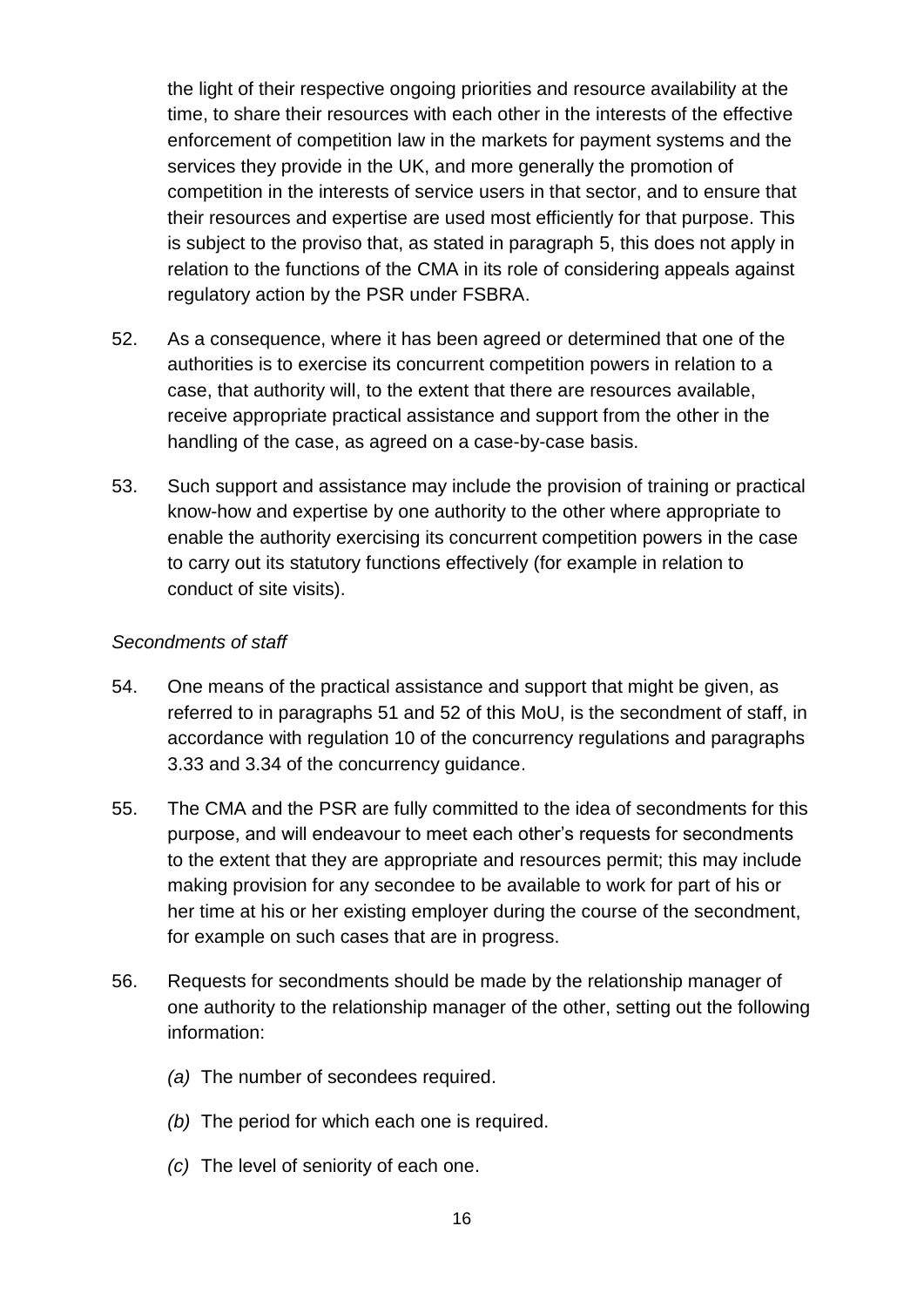- *(d)* The nature of the expertise or experience of each one.
- *(e)* The proposed payment arrangements.
- *(f)* A brief explanation of why the requirement or requirements cannot adequately be met by deployment of staff from within the requesting authority.
- 57. To the extent that the recipient of a request for a secondment made under paragraph [56](#page-15-2) of this MoU refuses that request or accedes to it on terms that are materially different from those requested, the recipient shall give reasons.
- 58. The CMA and the PSR will develop appropriate arrangements for the pooling and secondment of staff. Such arrangements will have regard to the resource constraints of both parties and such calls for staff, therefore, will be made in reasonable time and with sufficient warning to enable appropriate resource planning, management of other work commitments and appropriate sign-off procedures within each authority.

#### <span id="page-16-0"></span>*Other mutual support*

- 59. In addition to the sharing of information, expertise, experience and the secondment of staff, the CMA and the PSR are fully committed to providing each other with more informal forms of support to enable them to carry out their competition law functions in relation to participation in payment systems in the UK – in each case to the extent that it is appropriate and permitted by law, and that resources permit – including (but not limited to):
	- *(a)* answering specific queries from time to time;
	- *(b)* providing information or views on a specific sector or market, or an area of competition law or policy; and
	- *(c)* providing training on a specific sector or market, or an area of competition law or policy.
- 60. Such support may be requested and provided in connection with a specific case or with the promotion of competition more generally. In this regard, both the CMA and the PSR will act reasonably, including by providing sufficient time and information for requests for support to be responded to fully and effectively and for the relevant staff to be engaged.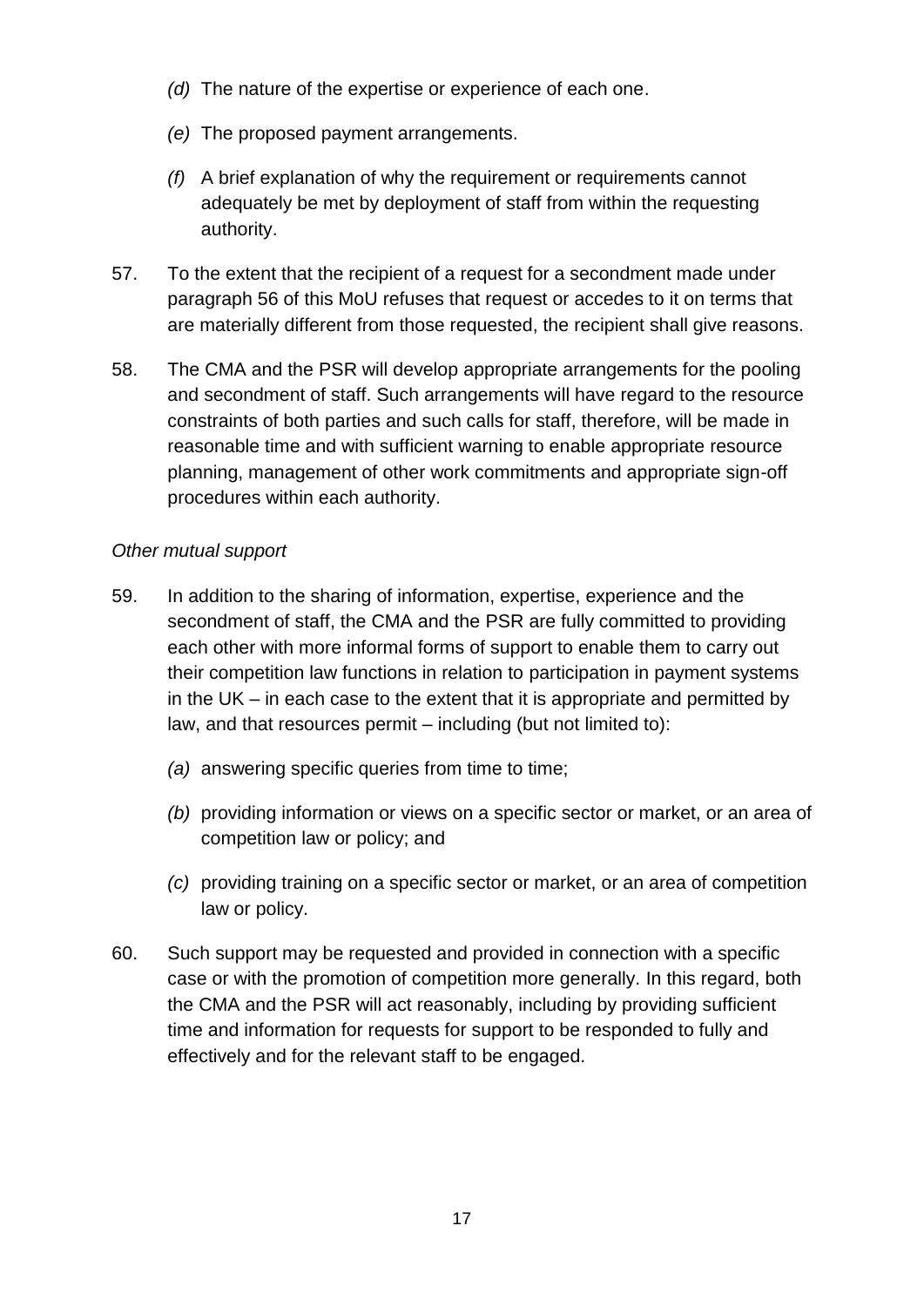#### *Annual concurrency report*

- 61. The CMA is required by statute to publish a report every year, starting after its first year of operation in 2014/15,<sup>17</sup> containing an assessment of how the concurrency arrangements between the CMA and the sectoral regulators, as regards both the competition prohibitions and the market provisions, have operated during the year. This MoU refers to that report as the annual concurrency report. There is further provision on the annual concurrency report in paragraphs 3.55 to 3.62 of the concurrency guidance.
- <span id="page-17-2"></span><span id="page-17-0"></span>62. The CMA will consult, and cooperate with, the PSR and with other sectoral regulators in preparing the annual concurrency report. In connection with this, the CMA will:
	- *(a)* prepare a draft of the annual concurrency report that it will send to the PSR and other sectoral regulators seeking comments or suggestions on the content or conclusions of the annual concurrency report and giving them adequate time to comment or make suggestions;
	- *(b)* take account of any comments or suggestions it receives from the PSR and other sectoral regulators, and the CMA may seek further clarification on those comments or suggestions as appropriate;
	- *(c)* prepare a final version of the annual concurrency report for publication that takes account of its consultation of the PSR and other sectoral regulators as appropriate; and
	- *(d)* make the annual concurrency report available on the CMA webpages.
- <span id="page-17-1"></span>63. The PSR will cooperate with the CMA in the preparation of the annual concurrency report including (but not limited to) by way of:
	- *(a)* providing information and data on general market conditions and on the application of the competition prohibitions and the market provisions in relation to participation in payment systems in the UK;
	- *(b)* responding to reasonable requests for information and data; and
	- *(c)* providing to the CMA any comments and suggestions it may have in connection with the process described in paragraph [62](#page-17-2) of this MoU;

in each case promptly so as to facilitate the timely production and publication of the annual concurrency report.

<sup>&</sup>lt;sup>17</sup> Enterprise and Regulatory Reform Act 2013 [Schedule 4](http://www.legislation.gov.uk/ukpga/2013/24/schedule/4/enacted) paragraph 16.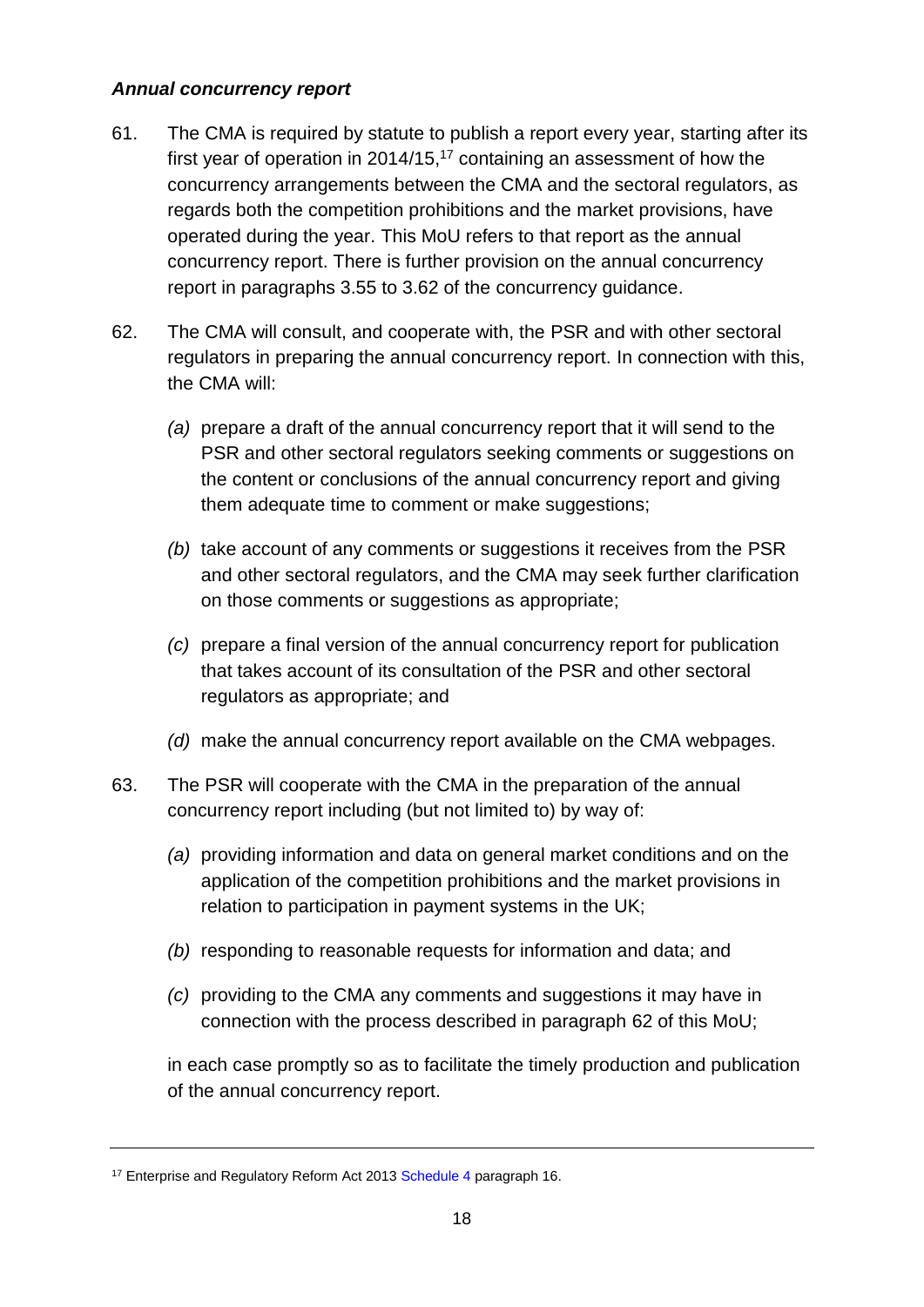#### *Voluntary redress schemes*

64. In cases relating to investigations under the competition prohibitions in relation to participation in payment systems in the UK, both the CMA and the PSR have the power to approve voluntary redress schemes. When either authority proposes to exercise these powers, it shall liaise with the other authority as appropriate and will have regard to its own guidance.<sup>18</sup>

#### *Short form opinions*

65. The CMA shall inform the PSR following an initial enquiry for a short form opinion relating to the sector for payment systems and the services they provide. Where the CMA is considering providing such an opinion, it will discuss with the PSR before deciding to do so. If the CMA then decides to produce an opinion, it will engage with the PSR, the nature and degree of that engagement to be considered on a case-by-case basis, having regard, in particular, to the extent to which the opinion has a multi-sector rather than single-sector dimension. In all cases, the CMA will give the PSR the opportunity to provide comments on such a draft opinion.

<sup>&</sup>lt;sup>18</sup> The CMA's guidance on th[e approval of voluntary redress schemes](https://www.gov.uk/government/publications/approval-of-redress-schemes-for-competition-law-infringements) (CMA40) states at footnote 7: 'The CMA expects that regulators will take this CMA guidance into account when producing their own guidance on the approval power.'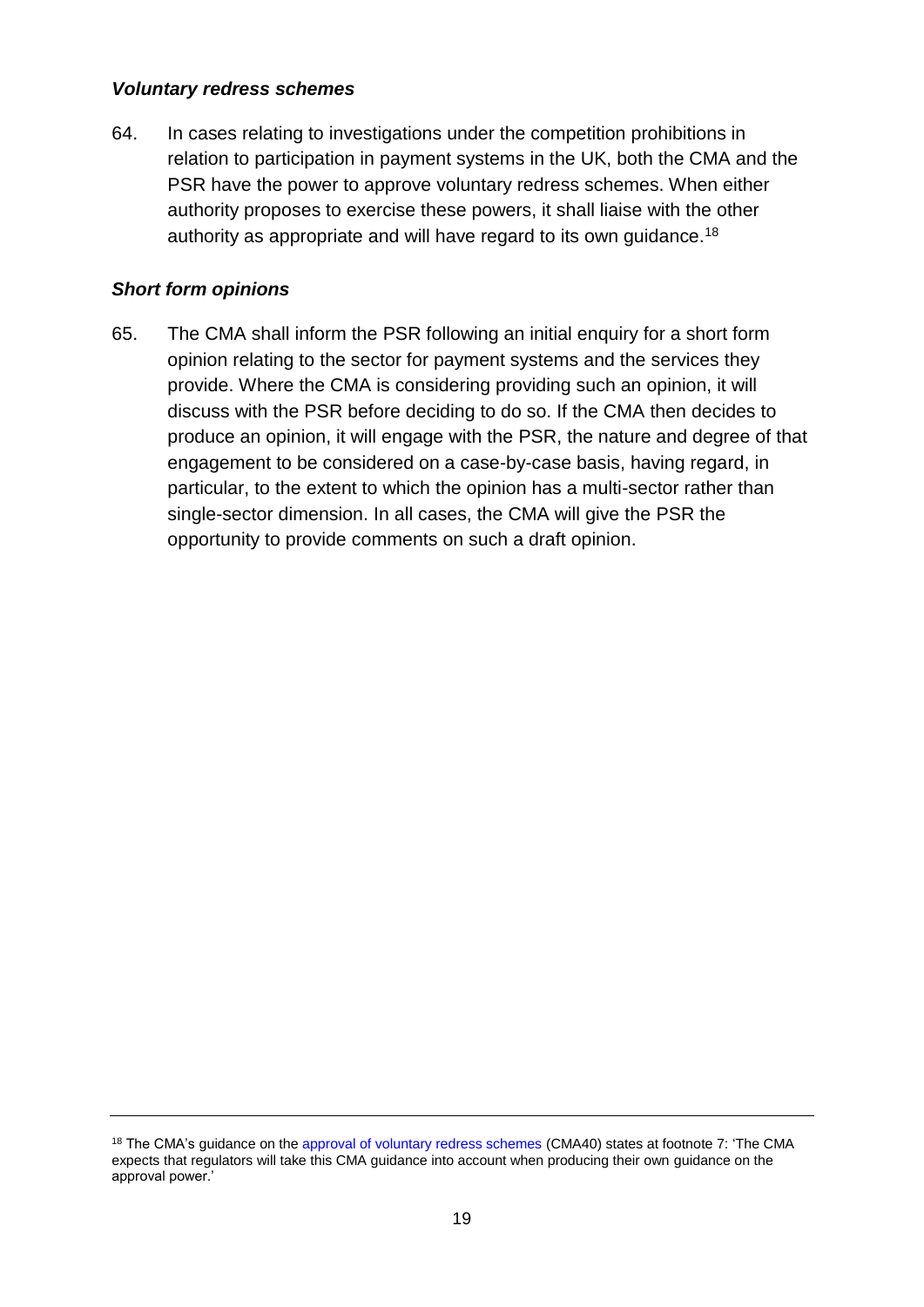# <span id="page-19-0"></span>**Part B – Cooperation in relation to the market provisions: market studies and market investigations (Enterprise Act 2002)**

# *How concurrency works under the market provisions*

- 66. The PSR has the power, concurrently with the CMA, to carry out market studies, to make market investigation references, agree undertakings in lieu of a reference and make recommendations to the government in relation to participation in payment systems in the UK under Part 4 of the Enterprise Act 2002 (as do other sectoral regulators in relation to the sectors for which they are responsible).
- 67. Under the Enterprise Act 2002, the CMA and the PSR may, in relation to participation in payment systems in the UK, undertake market studies, and may make market investigation references to the Chair of the CMA for the constitution of a CMA group to conduct an in-depth market investigation into single or multiple markets for goods or services in the UK. The purpose of these investigations is to examine the market(s) and (where required) implement appropriate remedies where the CMA determines that the structure of the market(s) or the conduct of the suppliers or customers is harming competition.
- 68. When making a reference, the CMA or the PSR, as applicable, must have reasonable grounds for suspecting that any feature or combination of features of a market or markets in the UK prevents, restricts or distorts competition in relation to the supply or acquisition of any goods or services in the UK (or in a part of the UK).
- 69. The cooperation between the CMA and the PSR provided for in this Part B shall not extend to conduct that could reasonably be expected to impair the impartiality or the fairness of the CMA panel in conducting market investigations

# *Super-complaints*

70. The CMA<sup>19</sup> has an obligation to respond to super-complaints about any feature, or combination of features, of a market in the UK for goods or services which is or appears to be significantly harming the interests of consumers. The PSR<sup>20</sup> has a similar obligation for super-complaints relating to a market in the UK for services provided by payment systems.

<sup>&</sup>lt;sup>19</sup> [Section 11](http://www.legislation.gov.uk/ukpga/2002/40/section/11) of the Enterprise Act 2002.

<sup>20</sup> [Sections 68](http://www.legislation.gov.uk/ukpga/2013/33/section/68/enacted) and 69 of FSBRA.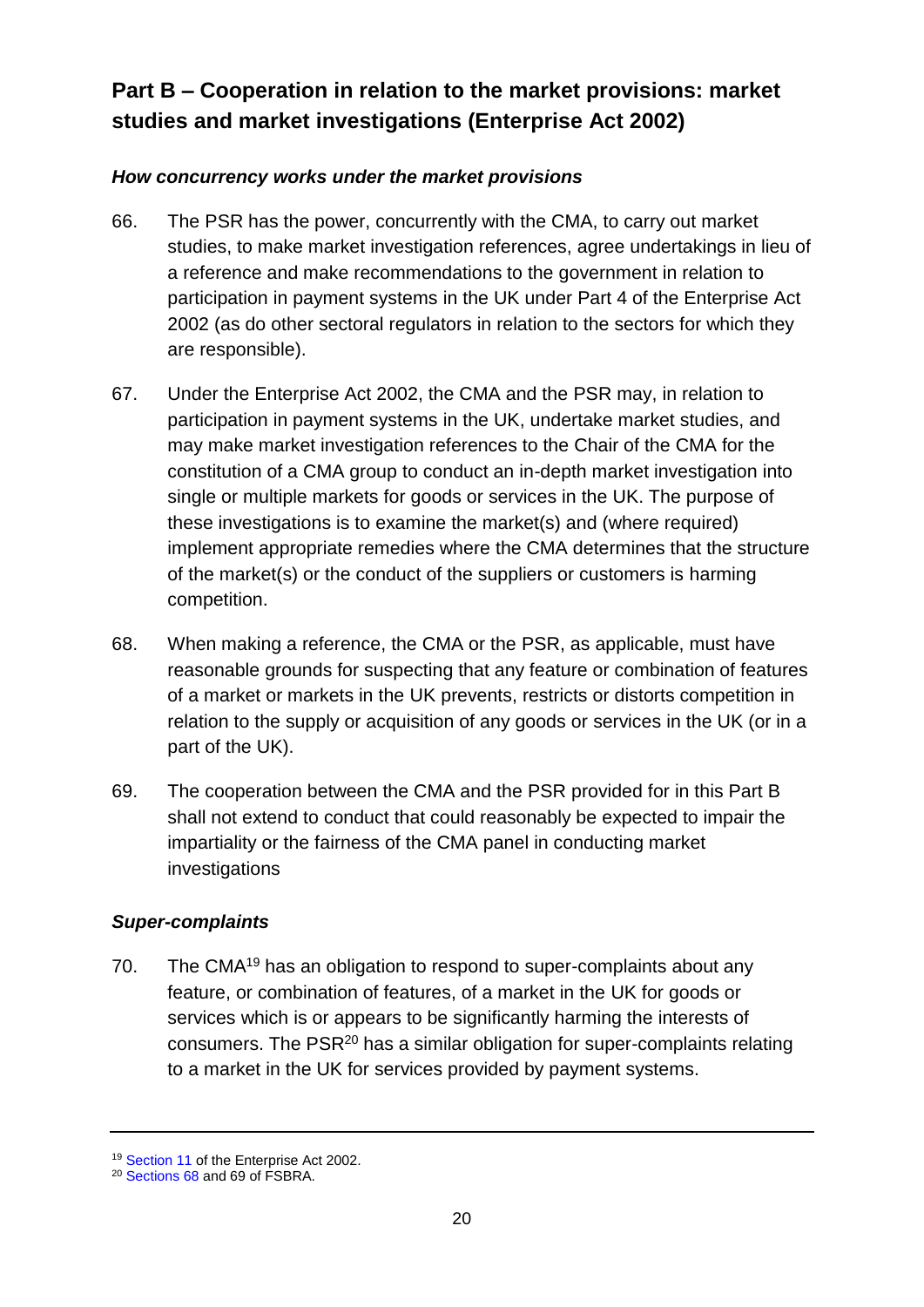- <span id="page-20-0"></span>71. The coordination of the CMA's and the sectoral regulators' super-complaint duties will be based on policies agreed and applied through the UKCN.
- 72. Subject to paragraph [71](#page-20-0) above, the PSR intends, where permitted by law, to:
	- *(a)* inform the CMA of super-complaints received under section 68 of FSBRA;
	- *(b)* discuss with the CMA those super-complaints where the PSR considers that action by the CMA under any of the CMA's powers is more appropriate than regulatory action under FSBRA, bearing in mind the PSR's statutory objective in relation to promoting effective competition in the interests of service users set out in FSBRA;
	- *(c)* refer to the CMA super-complaints identifying competition issues that the PSR cannot address under its powers; and
	- *(d)* inform the CMA of super-complaints that identify issues in a market for services provided by payment systems which the PSR believes may have consequences for related non-payment systems/services markets.
- 73. Subject to paragraph [71](#page-20-0) above, the CMA intends to:
	- *(a)* inform the PSR of super-complaints received under section 11 of the Enterprise Act 2002 where they relate to one or more markets for payment systems and the services they provide in the UK (or part thereof);
	- *(b)* discuss those super-complaints with the PSR where the CMA considers that regulatory action under FSBRA may be more appropriate than action under any of the CMA's powers, bearing in mind the CMA's mission to make markets work well in the interests of consumers, businesses and the economy;
	- *(c)* refer to the PSR super-complaints concerning the markets for payment systems and the services they provide in the UK to which the CMA cannot respond under its powers; and
	- *(d)* inform the PSR of super-complaints that identify competition issues in non-payment systems/services markets which the CMA believes may have consequences for the markets for payment systems and the services they provide.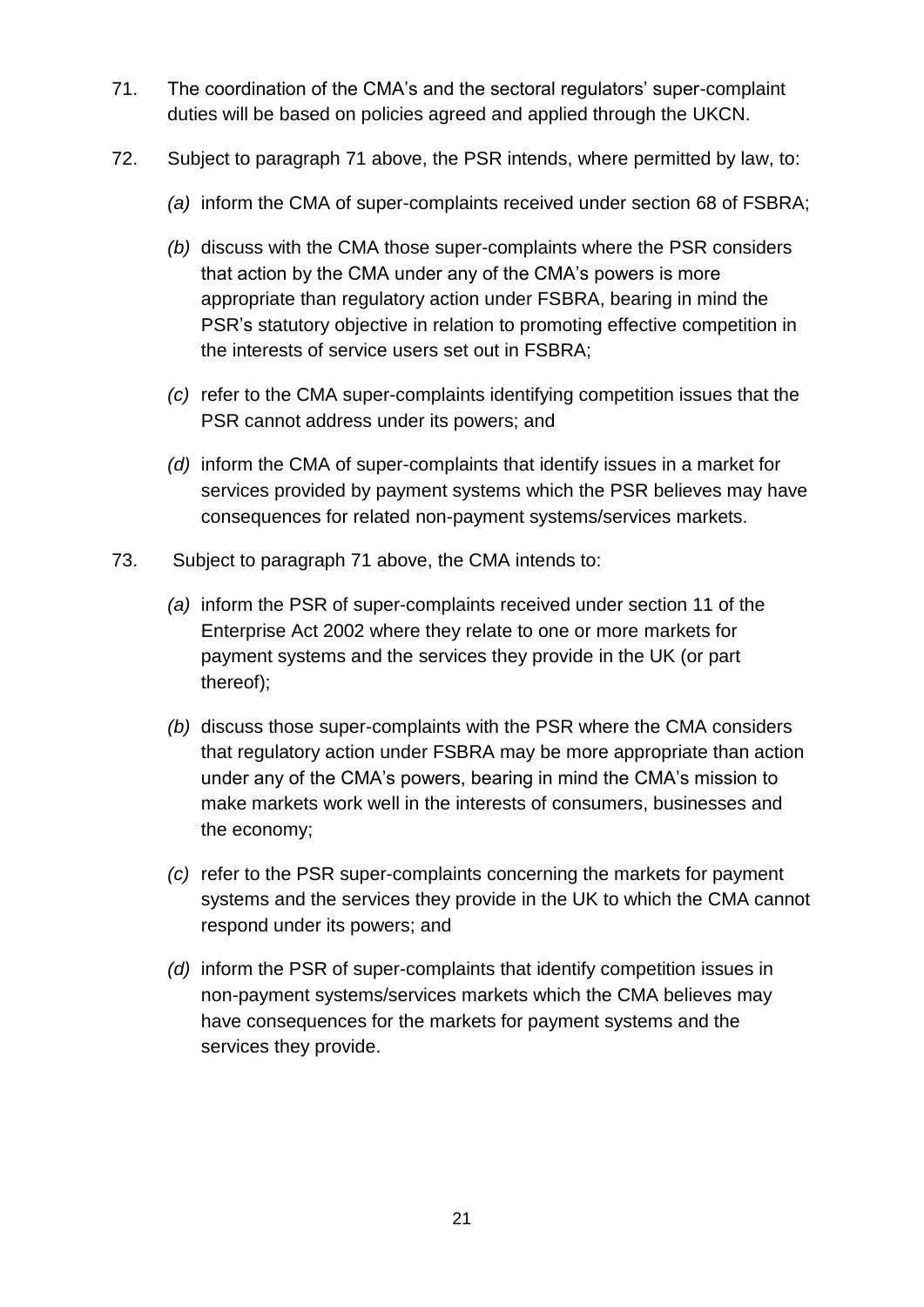#### *Mutual consultation*

74. The PSR and the CMA have a duty to consult each other before exercising concurrent functions under the market provisions.<sup>21</sup>

#### *Sharing information*

75. The provisions of paragraphs [38](#page-11-1) to [42,](#page-12-0) [44](#page-12-1) (excluding [44\(a\)\)](#page-12-2) and [46](#page-13-1) of this MoU apply to information sharing under the market provisions as they do under the competition prohibitions.

#### *Pooling resources*

- 76. The provisions of paragraphs [51](#page-15-0) to [58](#page-16-0) of this MoU apply to pooling resources under the market provisions as they do under the competition prohibitions.
- 77. Where the CMA and the PSR intend to pool resources in order to exercise powers under the market provisions of the Enterprise Act 2002, they shall, at the outset of any such project, discuss the arrangements for how they will pool resources and work jointly.

#### *Annual concurrency report*

78. The provisions of paragraphs [61](#page-17-0) to [63](#page-17-1) of this MoU apply under the market provisions as they do under the competition prohibitions.

<sup>21</sup> [Section 60\(1\)](http://www.legislation.gov.uk/ukpga/2013/33/section/60/enacted) of FSBRA.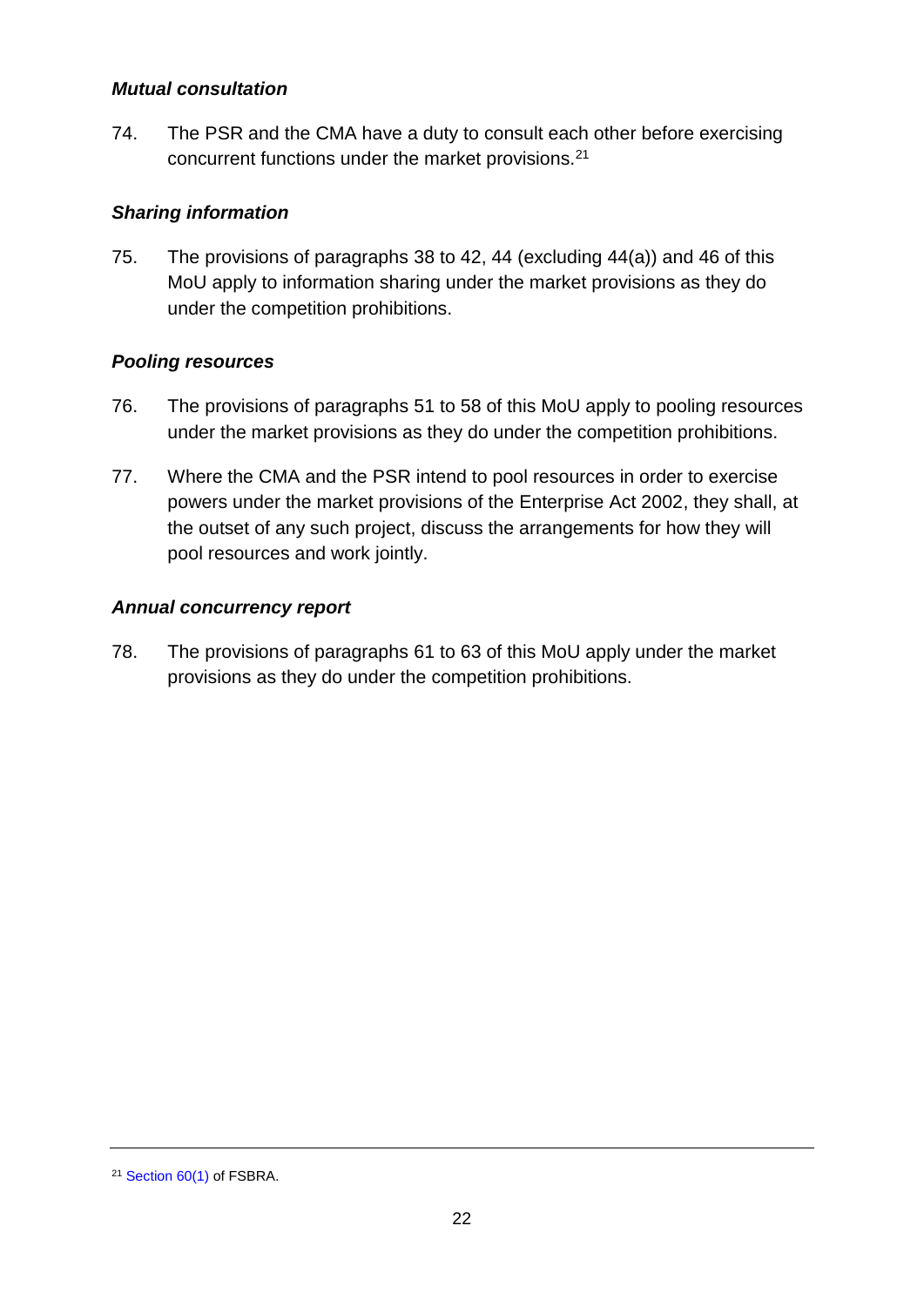# <span id="page-22-0"></span>**Part C – Cooperation in relation to competition scrutiny (the Financial Services and Markets Act 2000 and the Financial Services (Banking Reform) Act 2013)**

# *Interaction between the PSR and the CMA under FSMA and FSBRA*

- <span id="page-22-2"></span>79. For the purposes of this Part C and pursuant to section 140B of FSMA, the CMA gives 'section 140B advice' if:
	- *(a)* it gives advice, under section 7 of the Enterprise Act 2002, to the PSR and that advice states that one or more of the things listed in paragraph [80](#page-22-1) below may cause or contribute to the prevention, restriction or distortion of competition in connection with the supply or acquisition of any goods or services in the UK or a part of the UK, or might be expected to do so in the future; or
	- *(b)* it publishes a report, under section 136 of the Enterprise Act 2002, which contains a decision that one or more of the things listed in paragraph [80](#page-22-1) below may cause or contribute to the prevention, restriction or distortion of competition in connection with the supply or acquisition of any goods or services in the UK or a part of the UK, or might be expected to do so in the future, and the CMA recommends that any action be taken by the PSR.
- <span id="page-22-1"></span>80. The things mentioned in paragraph [79](#page-22-2) are:
	- *(a)* a regulating provision or practice of the PSR, as defined under section 107(2) of FSBRA;
	- *(b)* two or more regulating provisions or practices;
	- *(c)* a particular combination of regulating provisions or practices; or
	- *(d)* a feature or combination of features of one or more markets in the UK that could be dealt with by regulating provisions or practices of the PSR.
- 81. Sections 140A to 140H of FSMA on competition scrutiny apply to the PSR's practices and regulating provisions in relation to payment systems.<sup>22</sup>
- 82. The CMA will consult with the PSR before officially publishing section 140B advice, and will provide the PSR with guidance as to how it intends to use this power.

<sup>&</sup>lt;sup>22</sup> By virtue o[f section 107](http://www.legislation.gov.uk/ukpga/2013/33/section/107/enacted) of FSBRA.